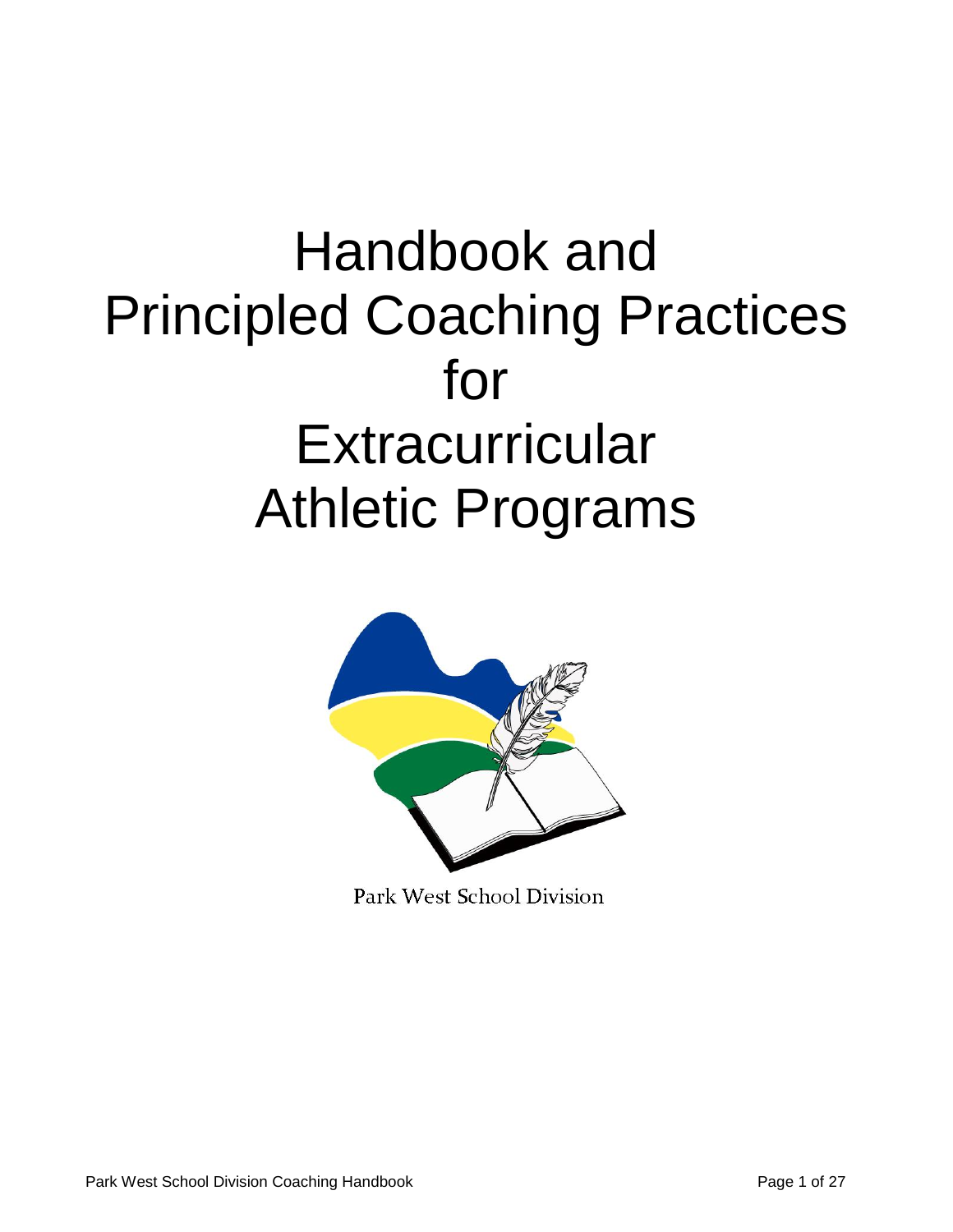#### **HANDBOOK FOR EXTRACURRICULAR ATHLETIC PROGRAMS**

# *TABLE OF CONTENTS*

| <b>INTRODUCTION</b>                                            |  |
|----------------------------------------------------------------|--|
| A. PROGRAM VALUES                                              |  |
| <b>B. ROLES AND RESPONSIBILITIES</b>                           |  |
| 1. Principal<br>2. Coach<br>3. Team Supervisor                 |  |
|                                                                |  |
|                                                                |  |
|                                                                |  |
|                                                                |  |
|                                                                |  |
| 7. Consent to Participate and Medical Information Form Page 27 |  |

## *Administrative Procedures – Please refer to the Administrative Procedures section on our website [www.pwsd.ca](http://www.pwsd.ca/)*

- A. AP 200A Criminal Record and Child Abuse Registry Checks
- B. AP 713 Student Safety
- C. AP 801 Student Transportation in Private Vehicles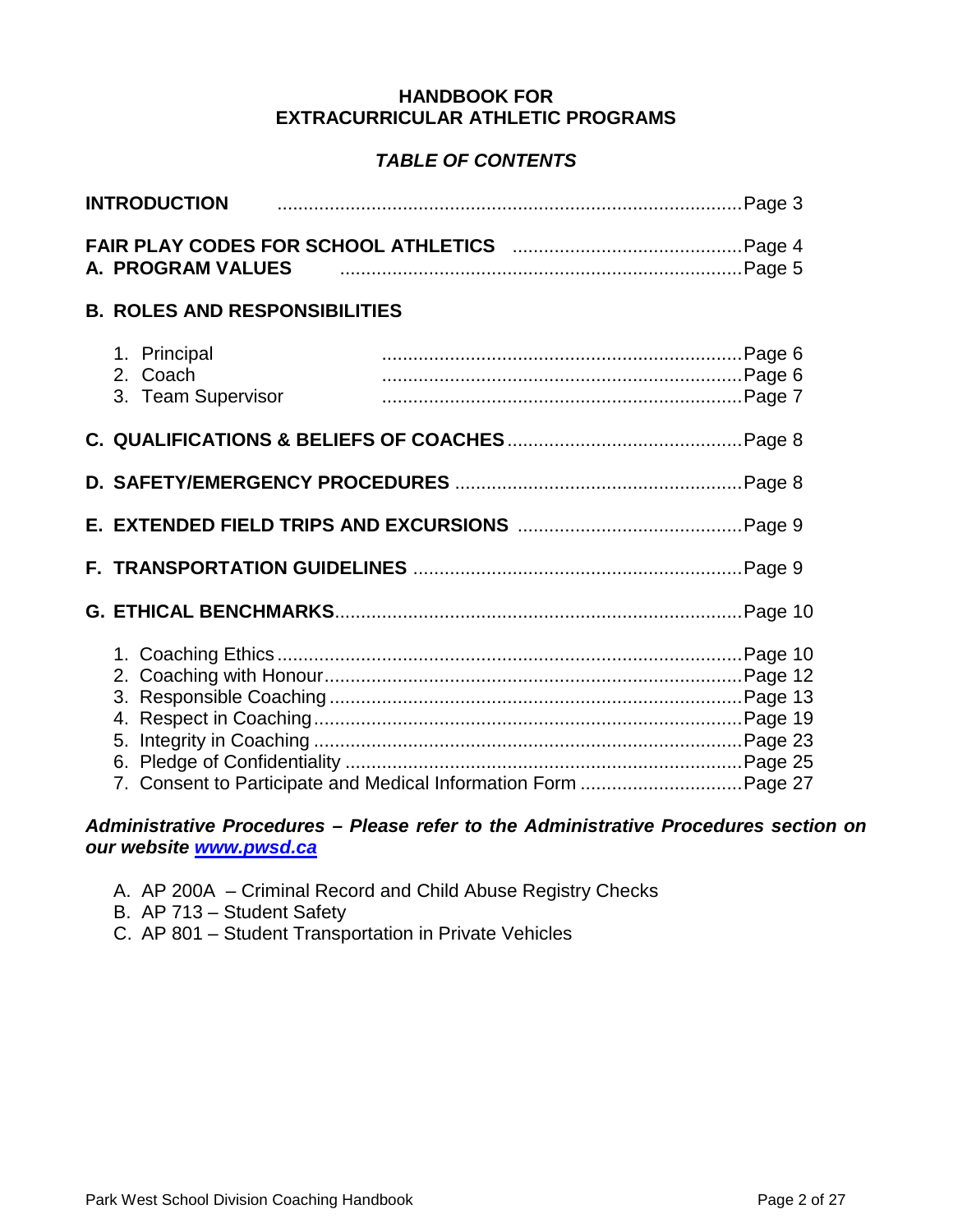# **INTRODUCTION**

The *Handbook for Extracurricular Athletic Programs* was developed to assist staff and volunteers with the development of a safe and positive extracurricular experience for their students. This handbook reviews the roles and responsibilities for school staff, coaches, and school administrators as they pertain to the interschool athletic program.

Also included in the Handbook are the Divisional policies specifically related to transportation, field trips, and security checks for volunteers. Some additional forms are included to assist the volunteer coach with their team planning and preparation.

An Ad Hoc Committee (Scott Martins, Jon Zilkey, Adam Grabowski, Becky Young, Alan Wilson, Darren Naherniak and Tim Mendel) were responsible for creating this document as requested by the Park West School Board.

The guiding principles underlying this document are the Vision, Mission and Values of Park West School Division.

#### **Our Vision**

We will bring the world to our students to prepare our students for the world

#### **Our Mission**

The Park West School Division will work with communities to:

- o Provide innovative learning opportunities;
- o Challenge students to reach their potential as engaged citizens of the world;
- o Value, accept and nurture students.

#### **Our Values**

Park West School Division values: (Click on each value to learn more) [Our People](http://www.pwsd.ca/About/vision.html#dialogpeople) [Our Partnerships](http://www.pwsd.ca/About/vision.html#dialogpartnerships) [Our Practices](http://www.pwsd.ca/About/vision.html#dialogpractices) [Our Programs](http://www.pwsd.ca/About/vision.html#dialogprograms)

#### *Acknowledgements*

These guidelines and procedures were developed using the following resources:

- ▶ National Coaching Certification Program (NCCP) Level 1 & 2 Theory Manuals
- **Fair Play; Resource Manual for Coaches**
- St. James-Assiniboia Athletic Conference (SJAAC) Bylaws
- Assiniboine South Junior High Athletic Association (ASJHAA) Program Guidelines
- Manitoba High Schools Athletic Association (MHSAA)
- Freedom of Information and Protection of Privacy Act (FIPPA)
- $\triangleright$  Personal Health Information Act (PHIA)
- Pembina Trails School Division *Handbook for Extracurricular Athletic Programs* and *Principled Coaching Practises.*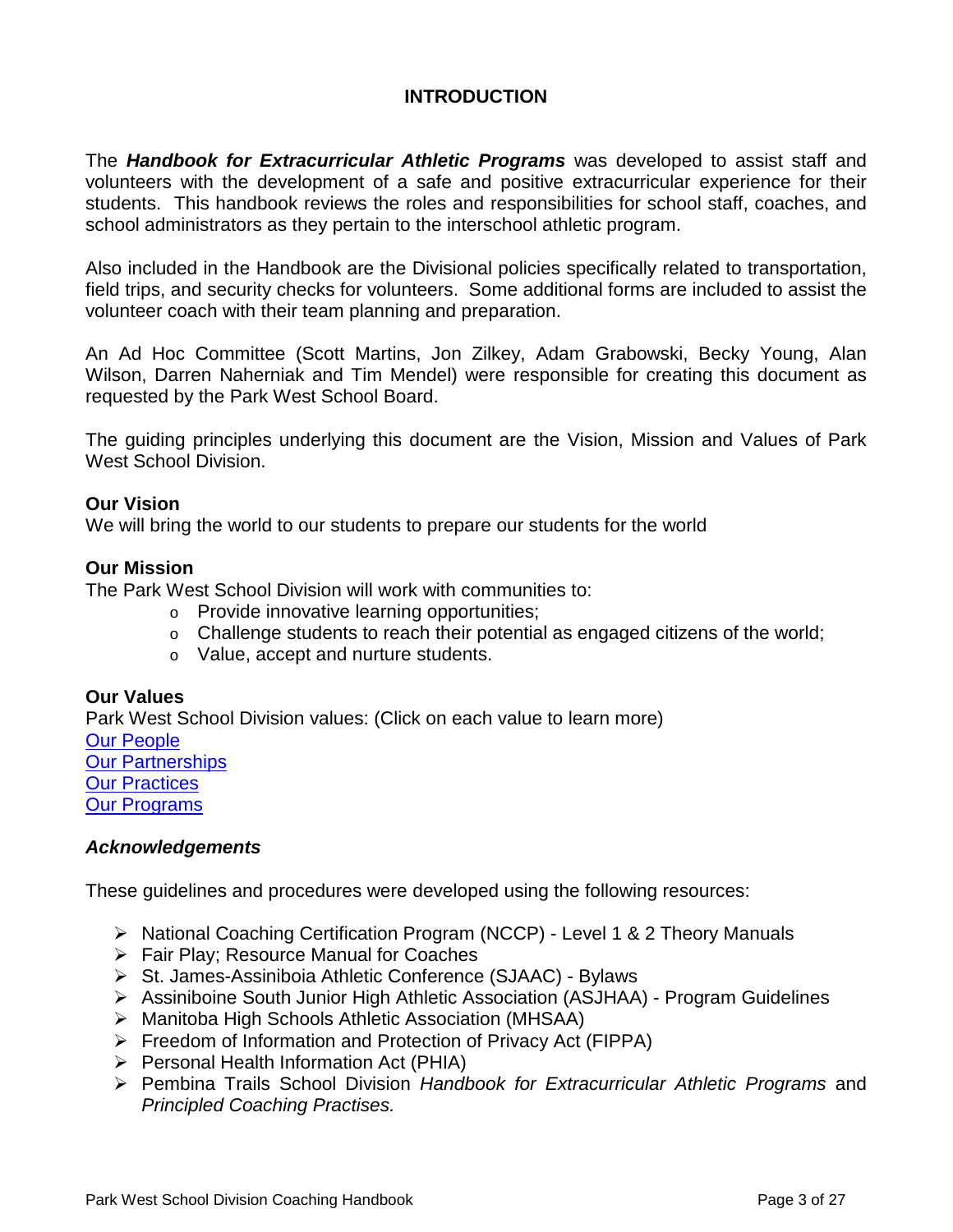# **Player's Code**

- **1.** Play for the "fun of it".
- **2.** Play by the rules.
- **3.** Respect the official's decision.
- **4.** Respect your opponents.
- **5.** Work equally hard to improve your own skills as well as your team's.
- **6.** Control your temper.
- **7.** Cooperate with your coach, teammates, and opponents.

# **Coach's Code**

- **1.** Be reasonable in your demands on your players' time.
- **2.** Providing all participants with playing time
- **3.** Teach players to play by the rules.
- **4.** Respect your opponents, as well as the judgment of the officials.
- **5.** Never ridicule or yell at the players for making mistakes or losing.
- **6.** Check the equipment and facilities for safety.
- **7.** Length of practices should be based on the maturity level of the players.
- **8.** Be a good role model and be generous with your praise when it is deserved.
- **9.** Keep informed on sound coaching principles and the growth and development of children.

# **Parent's Code**

- **1.** Do not force an unwilling child to participate in sports.
- **2.** Children are involved in organized sports for their enjoyment not yours.
- **3.** Encourage your child to always play by the rules.
- **4.** Teach your child that honest effort is as important as victory, and to accept the outcome of a game without undue disappointment.
- **5.** Help your child work towards skill improvement and good sportsmanship. Never ridicule or yell at your child for making mistakes or losing.
- **6.** Applaud good play by all.
- **7.** Respect the judgment of the officials.
- **8.** Support all efforts to remove verbal and physical abuse from children's sporting activities.
- **9.** Recognize the importance and value of volunteer coaches.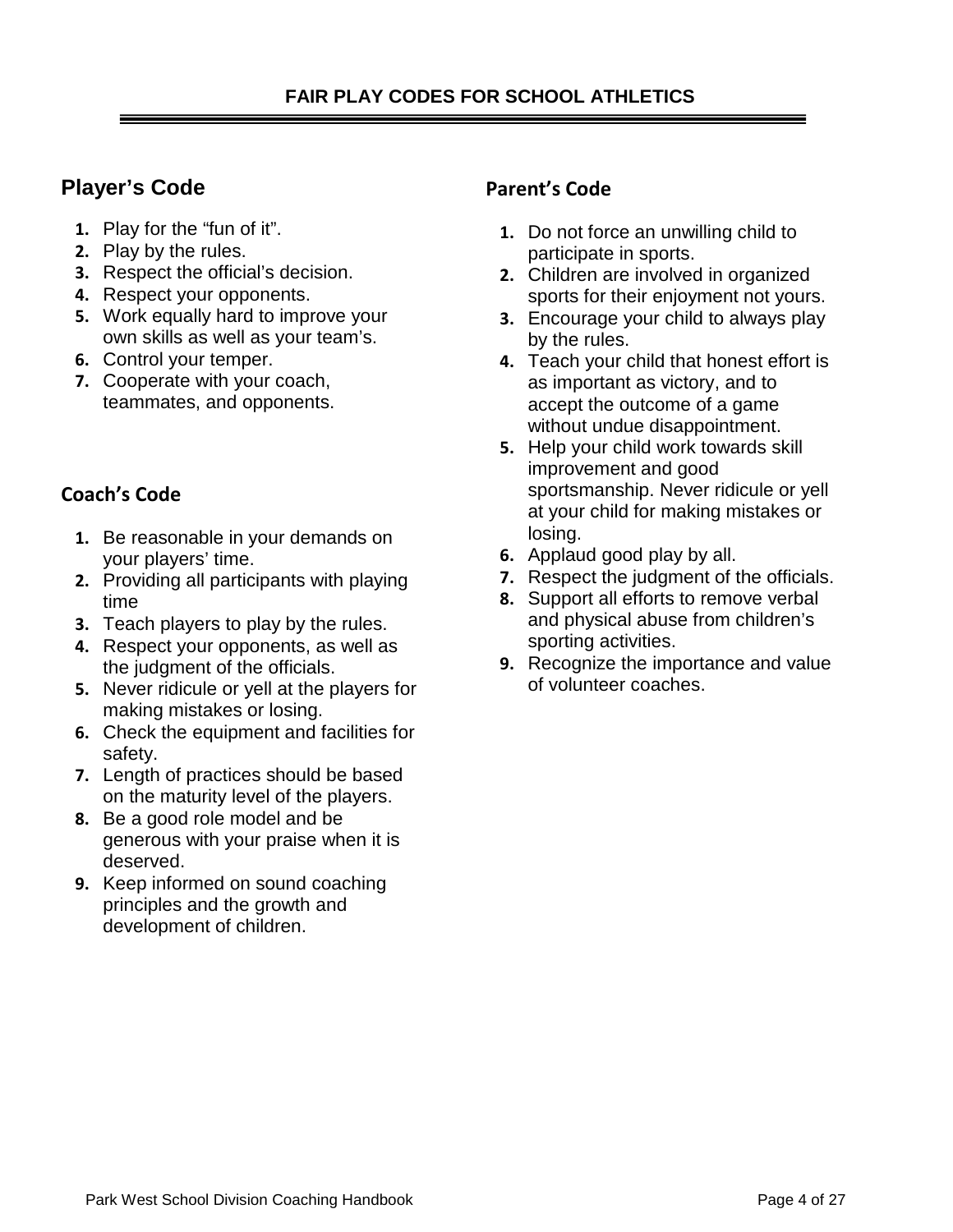## **HANDBOOK FOR EXTRACURRICULAR ATHLETIC PROGRAMS**

### **A. PROGRAM VALUES**

School athletic programs in our division support the pursuit of excellence in an organized setting that is appropriate to the general developmental nature of the students involved. School athletic programs are considered a valuable part of the total school program and are supported by the Division.

All coaches assume a tremendous responsibility when they volunteer to become a part of the extracurricular program of a school. Every coach is responsible for the management of their own behaviour and the team's behaviour in all events when representing their school. Positive attitudes and behaviours, fair play ideals, and game skills need to be developed and reinforced to foster the competitive spirit that demonstrates good sportsmanship *(see Fair Play Codes for School Athletics on the previous page).*

The Division believes that for:

#### *Grade 4, 5, and 6*

- The emphasis needs to be on fair play, sportsmanship, and character building.
- The programs need to foster the development of positive attitudes.
- All participants play a similar amount of time.

#### **Grade 7 and 8**

- The fundamental belief at this developmental stage is that all students should be given the opportunity to play a reasonable amount of time.
- It is important to provide students with a transition to higher levels of skill development.
- It is important to promote and encourage the enthusiasm to play sports and to be physically active as a way of life.
- Students are still developing their skills and need to be given the opportunity to demonstrate the acquisition and application of these skills.

#### **Junior Varsity**

- It is important to increase the quality of the coaching while maintaining a high level of participation.
- Every player should play in every game or match. The amount of playing time is at the discretion of the coach with the understanding that playing time may be adjusted due to extenuating circumstances (e.g. behaviour, attendance, etc.).
- Coaches must make players aware of the circumstances that may affect their playing time.
- Students are still developing their skills and need to be given the opportunity to demonstrate the acquisition and application of these skills.

#### **Varsity**

It is important to increase the quality of the coaching while maintaining a high level of participation.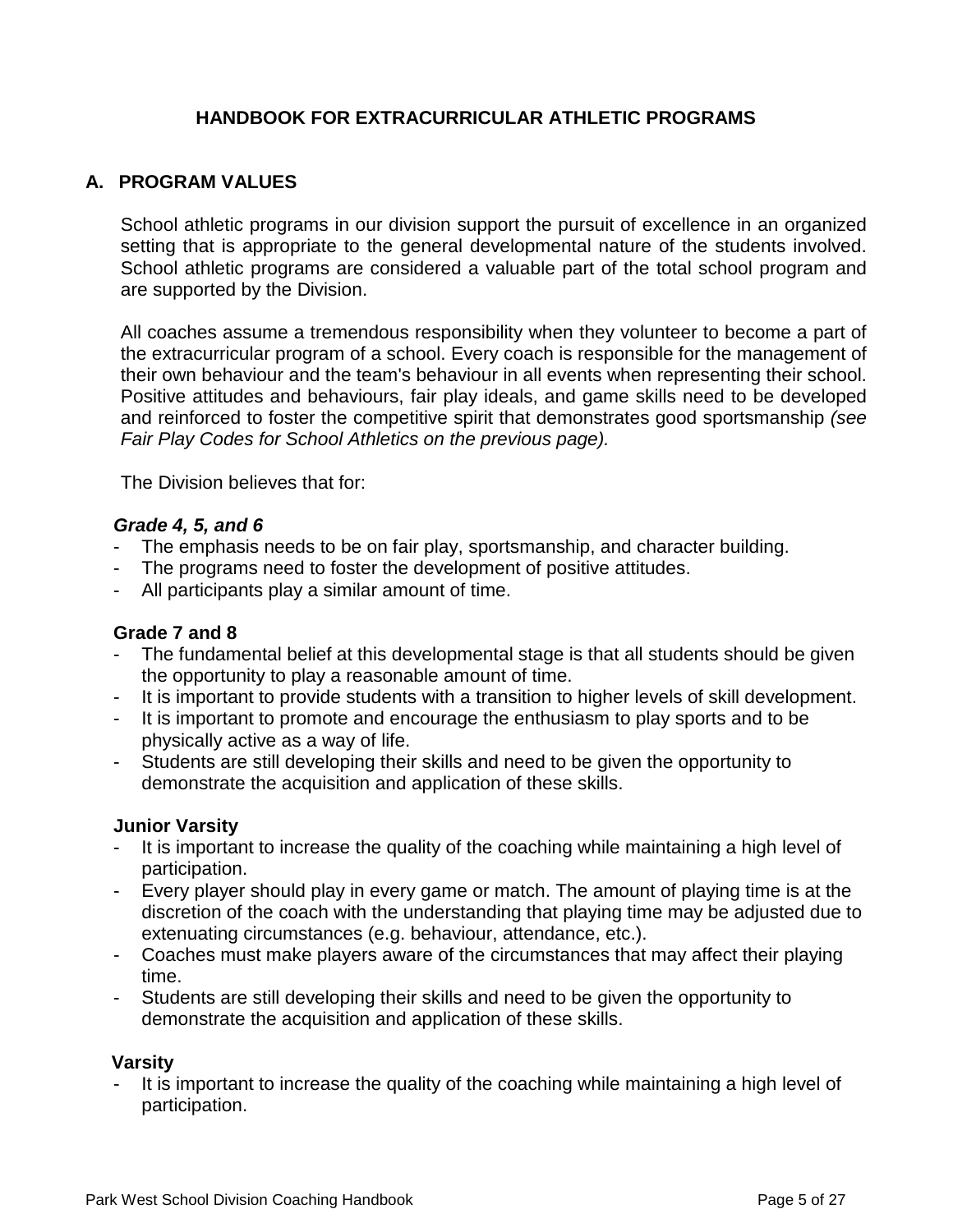- The emphasis should be on team development , individual development and effort; not wins and losses
- Every effort should be made to allow students to participate in varsity athletics; however due to restrictions on team size some players may not get the opportunity to participate. In selecting players, coaches should not only evaluate the skill or potential skill development, but also the players attitude, reliability, work ethic, academic achievement and coach ability.
- Every member of the team should have an opportunity to play. The amount of playing time is at the discretion of the coach with the understanding that playing time may be adjusted due to extenuating circumstances (e.g. behaviour, attendance, etc.).

### **B. ROLES AND RESPONSIBILITIES**

## **1. Principal**

- 1.1 A certified teacher or E.A. should coach extracurricular athletic teams wherever possible and feasible. Where this is not possible, and depending on the nature of the activity, number of students involved, time of day, etc., qualified volunteers may coach. A designated certified school teacher or school E.A. must be assigned to the team to act as a supervisor. Should a team qualify for provincials, a certified teacher must accompany the team. ( MHSAA Rule)
- 1.2 Meet with the outside coach and welcome him/her to the school.
- 1.3 Distributes the Handbook to all coaches and school supervisors and to ensure that they receive an orientation prior to the beginning of the season. The orientation of the coach should include: expectations, guidelines, pertinent policy (ies) of the Division vis-a-vis extracurricular activities, pupil safety, pupil conduct, coach's conduct, and procedures to be followed in an emergency.
- 1.4 Provides coaches with practice schedules, league schedules, tournament information and planning, team progress, and MHSAA Bylaws and Guidelines at each level.
- 1.5 Review personal safety and appropriate behaviour practices with coaches. This will include common practices such as: not having discussions with individual students behind closed doors; not entering opposite gender change rooms unless they are assigned; not allowing players to change tops at the bench; not transporting individual students. Other practices may be discussed as deemed necessary.
- 1.6 Encourage coaches to participate in the Respect in Sports training.

#### **2. Coach**

- 2.1 Ensure that the team composition is based upon the school division's guiding principles and appropriate to grade level. Please discuss procedures with the principal.
- 2.2 Conduct a parent meeting or provide parents with team and league information/guidelines prior to the first competition.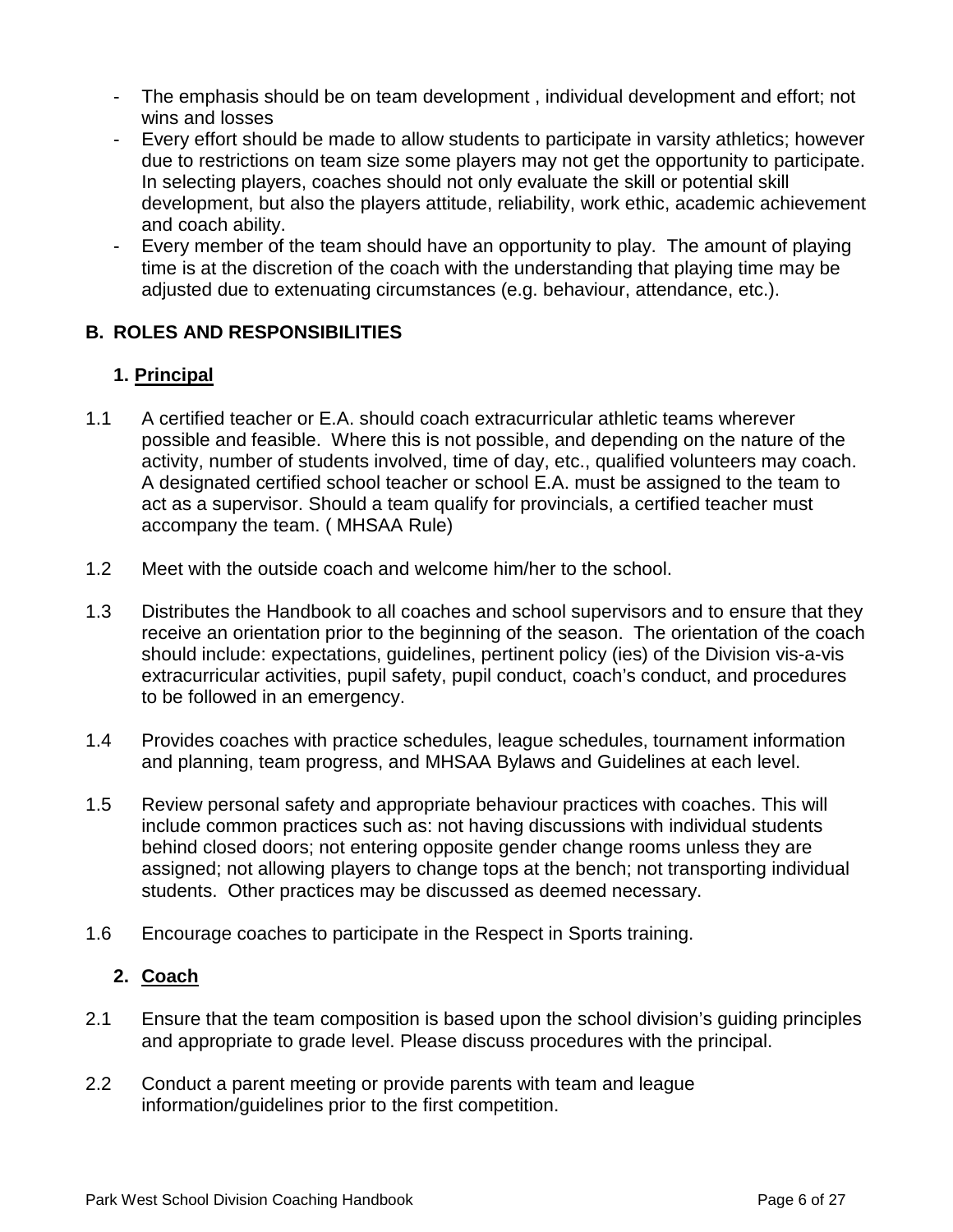- 2.3 Become familiar with all relevant divisional policies and guidelines. (e.g. confidentiality, transportation, extended field trips)
- 2.4 Review with the school administration and/or physical education staff the emergency action plan.
- 2.5 Maintain accurate player information (e.g. name, age, date of birth, phone number, uniform number). Coaches should have this information available to them at all times, as well as copies of the Student Accident Incident Report form.
- 2.6 Promote and practice safety during practice and play.
- 2.7 Be a good role model and instill in participants the values of sportsmanship and fair play with respect to the following five fair play points:
	- $\triangleright$  Respect the rules of the game
	- $\triangleright$  Respect the officials and their decisions
	- $\triangleright$  Respect the opponent
	- $\triangleright$  Providing all participants with playing time
	- $\triangleright$  Maintain your self-control at all times
- 2.8 Respect and follow good personal safety and appropriate behaviour practices for the benefit of the athletes and one's own integrity.
- 2.9 Remain with his/her athletes and/or students until they are out of that school or until appropriate supervision is obtained. For out of town tournaments, the coach is responsible for the team until the team returns to the home community.
- 2.10 Follow all MHSAA regulations and guidelines.

#### **3. Team Supervisor**

- 3.1 Ensure that the team composition is based upon the school division's guiding principles and appropriate to grade level. Please discuss procedures with the principal.
- 3.2 Know and coordinate with the physical education staff/principal the league schedule and team/school expectations.
- 3.3 Establish a reporting/consulting mechanism with the coach.
- 3.4 Be informed of all supervision and transportation policies of the Division as well as emergency procedures.
- 3.5 Maintain accurate records of registration forms (name, age, date of birth, phone number, medical numbers, uniforms, practice plans, accident report forms) are at all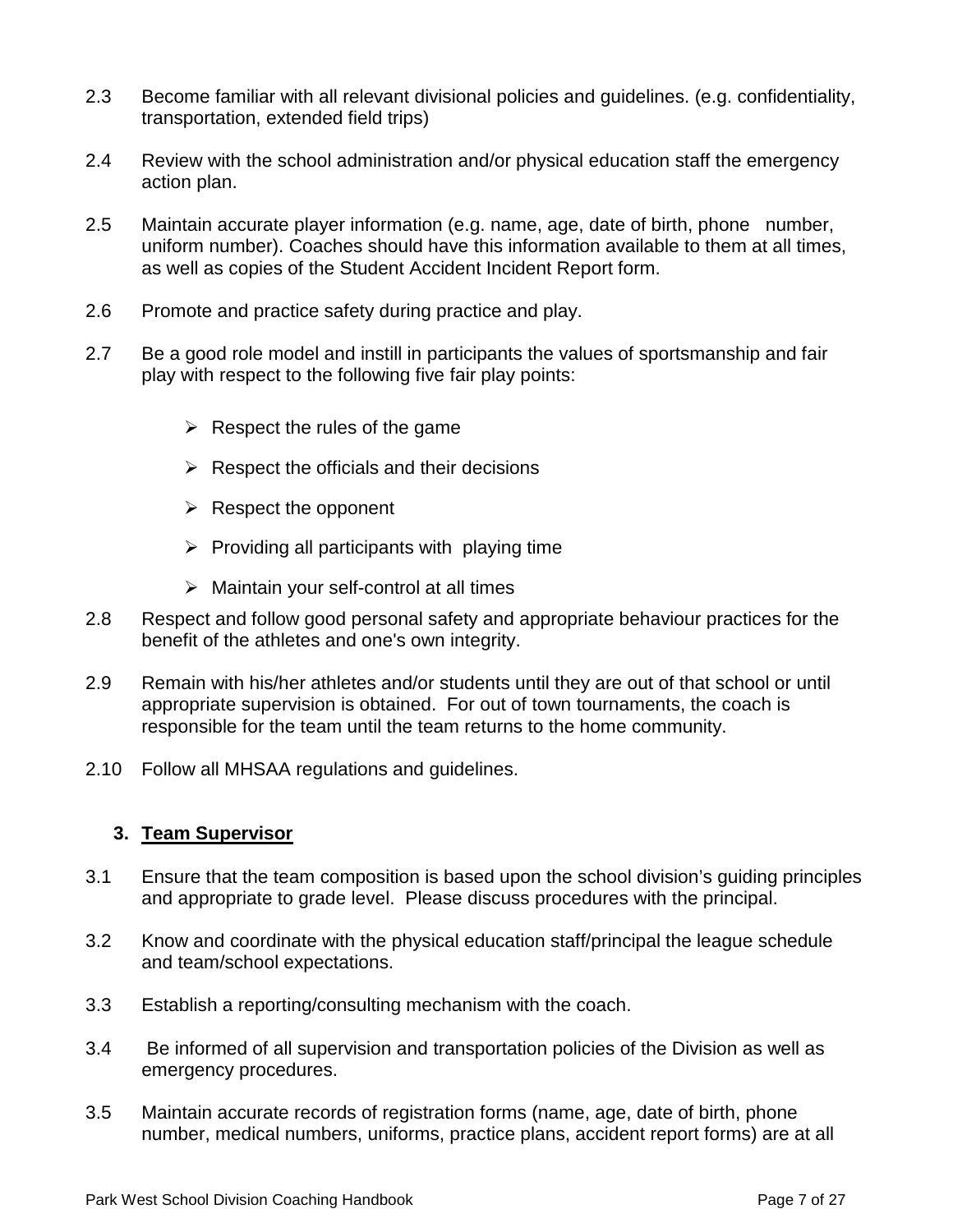practices and games. (Reminder: Some player information is confidential and protected under FIPPA and PHIA Guidelines.)

- 3.6 Practice and promote general and personal safety at all times.
- 3.7 Support the coach in acting appropriately with all officials.
- 3.8 Support the coach in promoting the values of sportsmanship and fair play.
- 3.9 Supervise by sitting on the bench during games.
- 3.10 Remain with his/her athletes and/or students until they are out of that school or until appropriate supervision is obtained. For out of town tournaments, the team supervisor is responsible for the team until the team returns to the home community.
- 3.11 Acts as a liaison with the school administration as required.

#### **C. QUALIFICATIONS AND BELIEFS OF COACHES**

- 1. Believes in the fair play code for school athletics.
- 2. Has a good knowledge of the sport and training methods. It is desirable that coaches have a minimum of Level 1 NCCP in that sport or equivalent and basic first aid knowledge.
- 3. Understands the place and purpose of extracurricular athletics in the educational system.
- 4. *Child Abuse Registry (form available at PWSD Board Office)* and *Criminal Record (Local RCMP Detachment)* checks are required by all adult volunteer coaches according to Policy GBLB. The cost is paid for by the Division.

#### **E. SAFETY/EMERGENCY PROCEDURE**

- 1. Be aware of existing medical information for each player and respect the confidentiality of this information. (FIPPA and PHIA Guidelines; [Pledge of](http://printableforms.valhalla.pembinatrails.ca/files/PLEDGEOFCONFIDENTIALITY.pdf)  [Confidentiality\)](http://printableforms.valhalla.pembinatrails.ca/files/PLEDGEOFCONFIDENTIALITY.pdf)
- 2. Where a student becomes ill or injured, use first aid measures immediately and contact the parent or guardian at the earliest possible opportunity.
- 3. Have phone numbers and medical numbers with you in case of emergency.
- 4. Always have first aid supplies readily available. When traveling to another school the team will take a first aid kit.
- 5. Report the injury to the principal and refer to AP 713 Student Safety.
- 6. Follow up with a parent when a student is injured.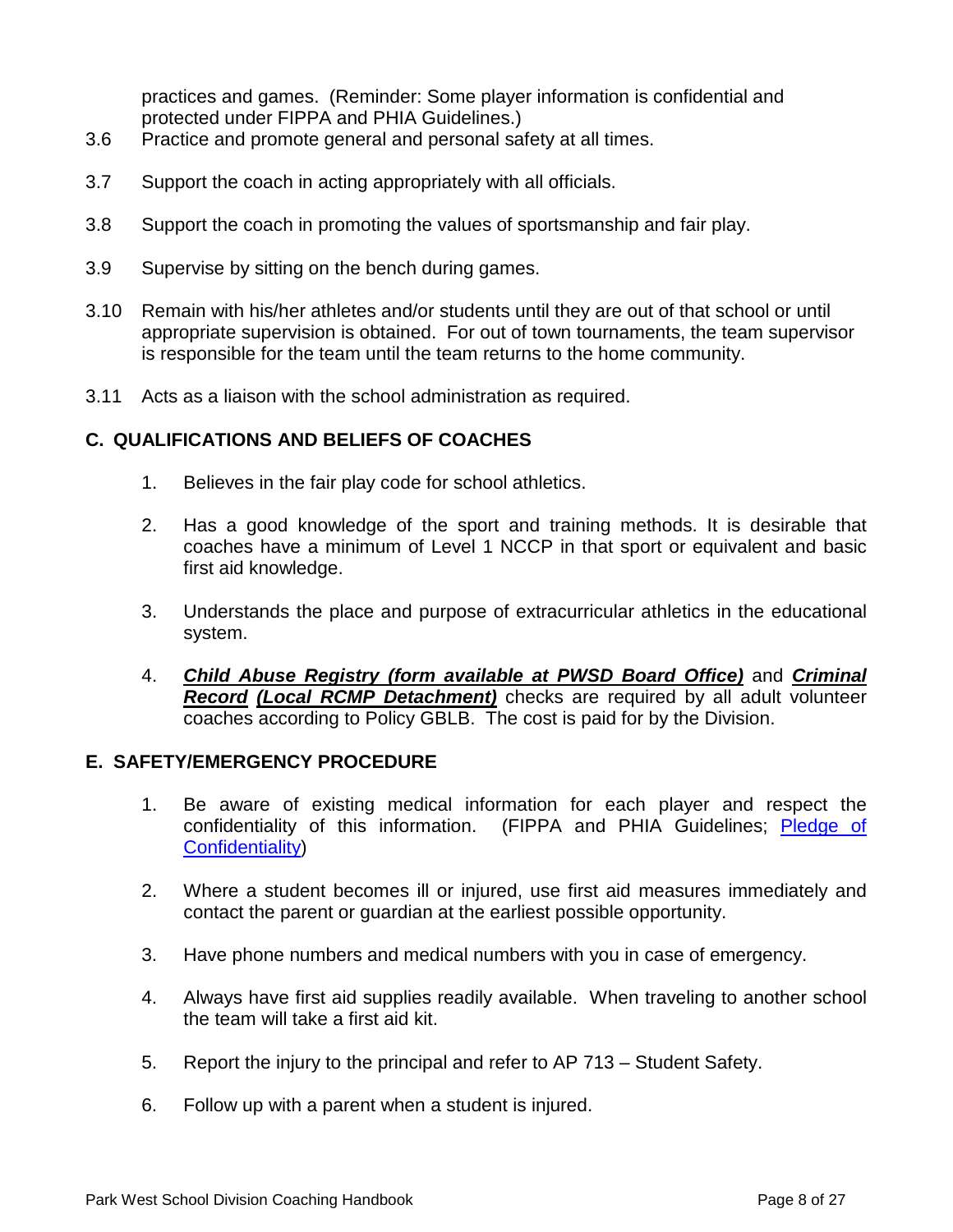# **F. EXTENDED FIELD TRIPS AND EXCURSIONS (I.E. TOURNAMENTS)**

1. Refer to divisional policy for specific details and procedures on submitting a "Notice of Intent" for any planned team activity that includes an overnight stay.

# **G. TRANSPORTATION GUIDELINES**

1. Refer to AP 801 – Student Transportation in Private Vehicles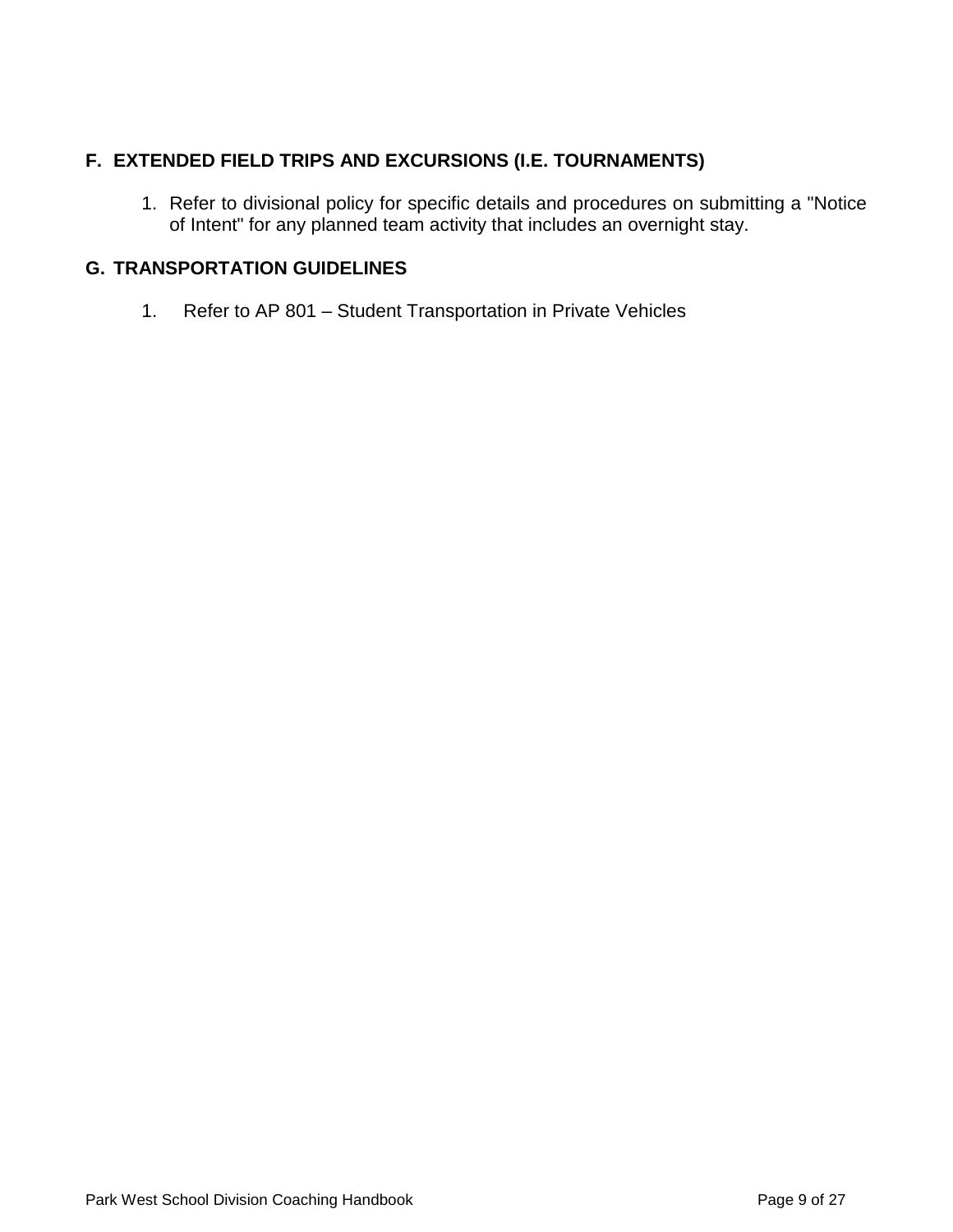# ETHICAL BENCHMARKS

## **INTRODUCTION**

This document is intended to be used as an educational resource for school leaders and coaches to help foster and promote coaching practices based on high ethical standards. Coaches are expected to conduct themselves in accordance with these standards. The standards found in this document reflect the Mission, Vision, and Values of the Park West School Division.

#### **Our Vision**

We will bring the world to our students to prepare our students for the world

#### **Our Mission**

The Park West School Division will work with communities to:

- Provide innovative learning opportunities;
- Challenge students to reach their potential as engaged citizens of the world;
- Value, accept and nurture students.



#### **Our Values**

Park West School Division values: (Click on each value to learn more) [Our People](http://www.pwsd.ca/About/vision.html#dialogpeople) [Our Partnerships](http://www.pwsd.ca/About/vision.html#dialogpartnerships) [Our Practices](http://www.pwsd.ca/About/vision.html#dialogpractices) **[Our Programs](http://www.pwsd.ca/About/vision.html#dialogprograms)** 

## **COACHING ETHICS**

Every coach will face ethical dilemmas that present themselves in sport. Knowing what is right and what is wrong and acting morally defines the boundaries of ethics. Coaches need to ground themselves on a solid foundation for making ethical decisions which begins with developing the five factors for ethical behaviour and moral obligations. The five moral obligations are:

- 1. To One's Self to preserve personal integrity and be a positive role model.
- 2. To the Athlete to honour their position on the team and to act in the athlete's best interest.
- 3. To the School/Division to adhere to organizational goals, values and policies.
- 4. To the Sport to uphold the standards of coaching and the moral and ethical standards of sport.
- 5. To the Public -to act in a way that supports the community's expectations and values.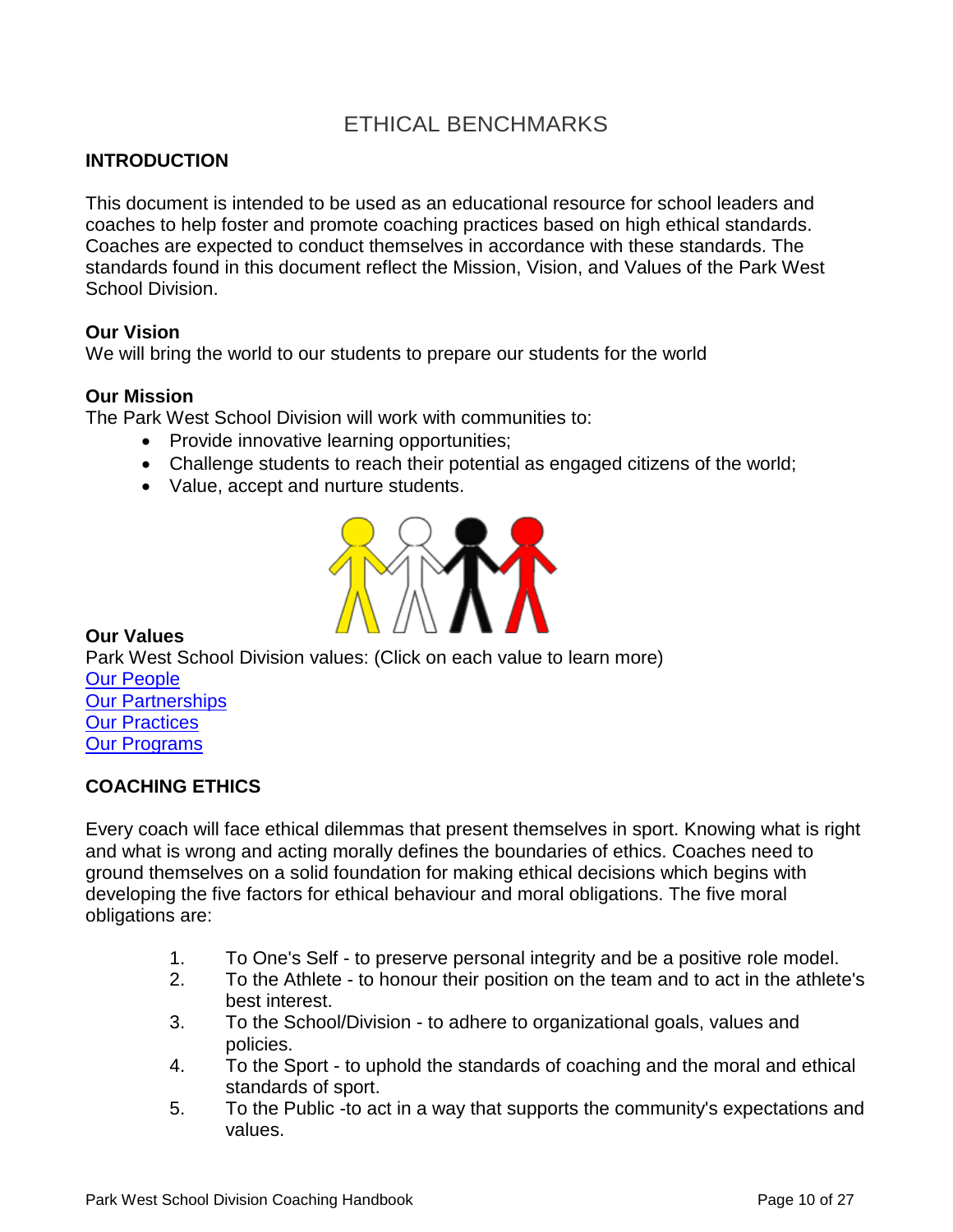Coaches are role models and should strive to produce positive images for the sake of the sport, their athletes, the school, and the community. School teams are in the public eye and the public demands the highest standards of behaviour from its coaches.

Positive coaching practices should be based on basic principles and ethical benchmarks. The principles speak largely to character development, not the accumulation of victories. Four principles have been identified by the Coaching Association of Canada that sustain the inherent and traditional values of sports and reinforce the "merits" of the experience.

### 1. Honour 2. Responsibility 3. Respect 4. Integrity

Making ethical decisions requires the moral courage to adhere to one's values in difficult times. Pressure to win influences ethical decision-making, risking the loss of important "teachable moments" which make sport the educational tool it can be. The opportunity to develop positive values and sound character that support the ideals of sport is lost when winning becomes the primary goal and unethical behaviours are employed.

Principled Coaching Practices are a set of ethical benchmarks that help guide coaching behaviours and practice in the Park West School Division. These benchmarks exist to support responsible and respectful actions and interactions and protect all stakeholders from unfair, harmful, and discriminatory practices.

Principled Coaching Practices not only involves dealing with athletes, but other groups as well; coach's family, school staff, parents, officials, other coaches, news media. A coach must recognize that while a decision can be made alone, the effects of the decision may be farreaching and can reflect on their own integrity and on the organization they represent. The coach could ask themselves the following questions to maintain an ethically principle-centered perspective in a decision-making process:

- Do I have all the information I need to act? Do I need to speak to someone else to get more information, approval or advice?

- What are my options? Do they violate any school/divisional policy or standard? Are they legal?

- Do the options support my values and personal ethics? Can I justify them in the light of my own values and ethics or the expressed ethics of this document? If not, the option probably is not ethical.

- What are the short-term / long-term consequences of my actions? Who or what could each option benefit/harm?

- Am I comfortable with my actions? How will they be perceived by others? How could they affect those involved?

The school principal will discuss the Principled Coaching Practices with a coach prior to their involvement with student-athletes to establish the ethical tone for the organization. Even though the Division and School cannot completely protect themselves or their programs from the unethical behaviour of coaches, players, parents, and others, they can build into their programs an ethical foundation and practice that supports positive sport experiences for all.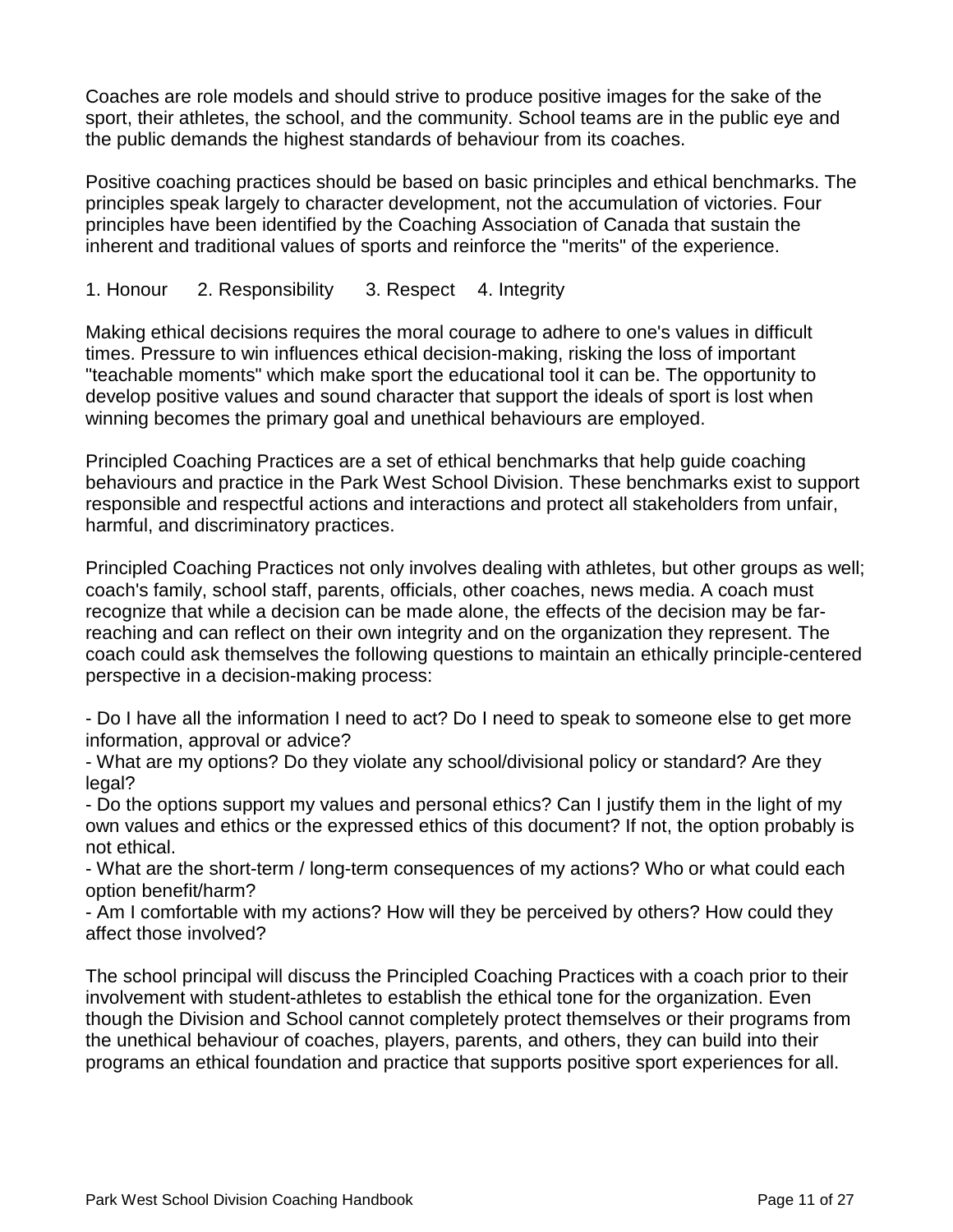# **COACHING WITH HONOUR**

According to the Coaching Association of Canada, coaching with honour means to "recognize, act on, and promote the value of sport for individuals, teams and for society in general".

Numerous ethical dilemmas arise during athletic contests that create valuable teaching opportunities for a coach. A coach's personal beliefs, which are based upon individual values, affect the response to these dilemmas and consequently the lesson taught. These values are shaped by experiences and the modeling of significant others (e.g. parents, teachers, coaches, and friends). Our approach to participation in sport will be influenced positively if we value the achievement of personal excellence, the demonstration of sportsmanship, and honour above winning.

Honouring sport means that coaches act on and promote the positive values related to sport. A coach should advocate and model the fundamentally positive aspects of sport (e.g., sporting and human excellence, fair play, honest competition and effort, self-discipline, integrity, personal growth and development, respect for the body, challenge and achievement, the joy of movement, etc.). Encouraging and modeling honourable intentions and actions is the cornerstone of player development. A coach has significant influence on overall player development which includes both skills and attitudes. Players will imitate a coach's behaviour and adopt their views, not only on competition, but on anything else that is taught to them. For this reason a coach's actions should mirror their words.

Sport involvement evokes a wide range of emotions in coaches, players, officials, parents, and spectators. The overt expression of emotions can have a positive or negative affect on the entire sporting experience. The coach of a team should therefore keep his/her emotions in check. As a role model for the team and school it is the coach's responsibility to express emotions in a way that will enhance and positively impact the event. A coach should strive to make positive comments, encourage good play, and support a high standard of sporting behaviour for both teams regardless of the outcome of the game. The following statements suggest ways for a coach to provide a positive experience for everyone.

- 1. Act with an enthusiastic and genuine appreciation for sports.
- 2. Support initiatives that encourage the spirit and positive values of sport.
- 3. Encourage participants to honour sport on a lifelong basis.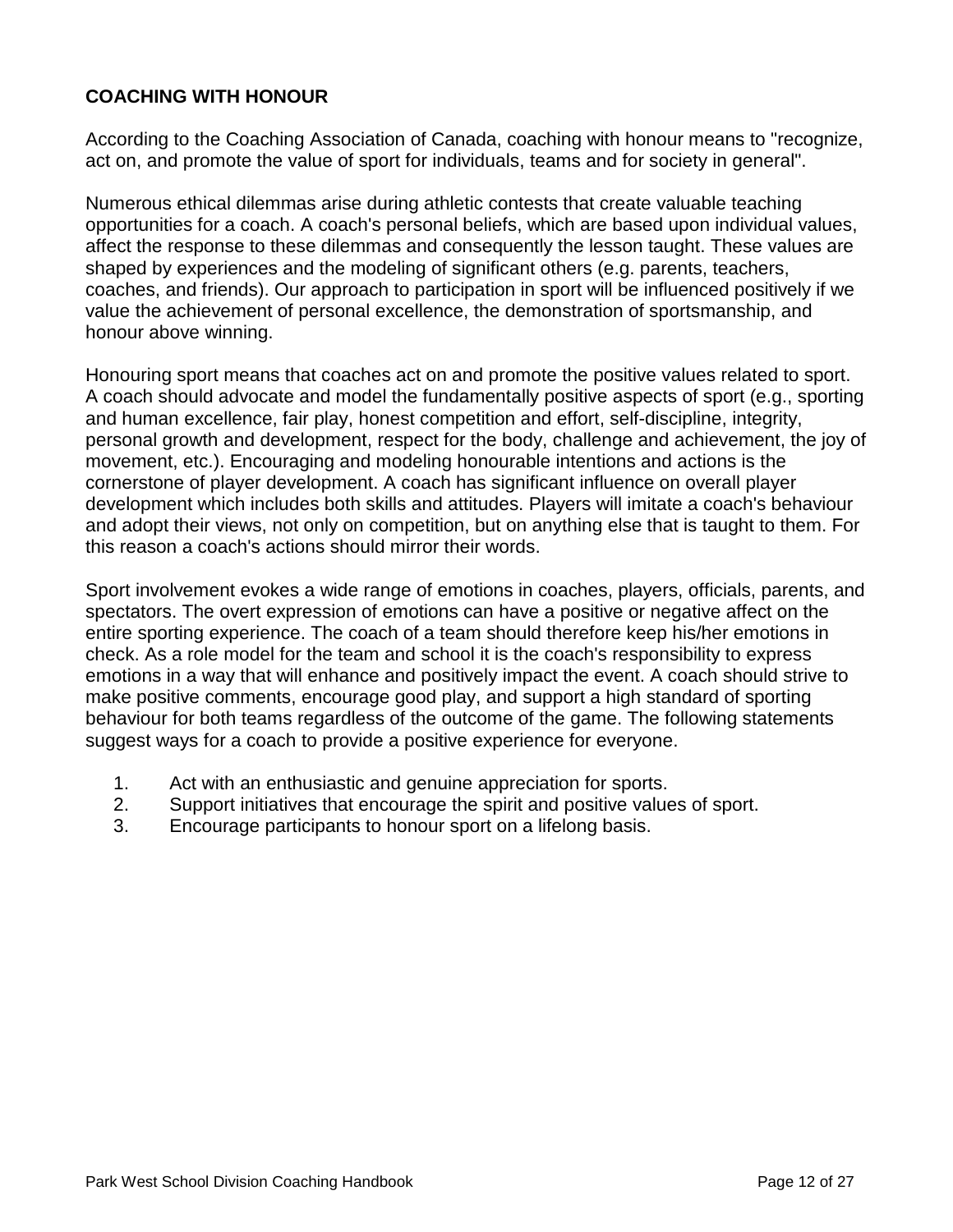# **RESPONSIBLE COACHING**

The principle of responsible coaching has the expectation that the behaviours and activities of coaches will benefit the Division, school, and in particular participants and will not harm anyone. These expectations represent obligations and duties as defined by the Division and other organizations. They also represent the actions taken to improve both personal and athlete competence, and to act in the best interests of all stakeholders with special focus on the athlete.

All coaches must manage their programs according to the established policies, regulations, and procedures of the Park West School Division and the organizing body. Divisional policies guide procedures related to: transportation, field trips (out of town tournaments), risk management, sexual harassment, supervision, and many more. The school principal can assist in the interpretation and proper procedures to follow related to policy.

Each level of sport organization has its own set of bylaws governing play in a given sport. Every coach should review, support and abide by all rules, regulations and standards set out by the respective organizing body.

It is critical that a coach maintain effective communication with school administration, the athletic department, and teachers in the school. Clear and open communication with the school about athletes, team organization, and proposed plans is critical to a successful season. A coach should develop, maintain, implement and evaluate sound program goals, training plans, practice plans, and procedures.

Responsible coaching means that a coach:

- 1. Follows all rules and regulations;
- 2. Strives for personal improvement and competence as a coach;
- 3. Is aware of how their personal values affect their practice as a coach;
- 4. Acts in the best interest of the athlete's development as a player and person;
- 5. Recognizes the power they he/she has as a coach and uses that power to benefit others;
- 6. Works cooperatively and collaboratively with school personnel, parents, and other coaches to ensure a quality sporting experience for the athletes.

The principle of responsible coaching includes the following ethical benchmarks:

| <b>Key Word</b>   | <b>Ethical Benchmark</b>                                                                                                                | <b>Additional Information/Explanation</b>                                                                                     |
|-------------------|-----------------------------------------------------------------------------------------------------------------------------------------|-------------------------------------------------------------------------------------------------------------------------------|
| <b>Procedures</b> | Every volunteer coach or<br>supervisor is required to<br>complete a Child Abuse<br><b>Registry and Criminal Records</b><br><b>Check</b> | Costs associated with the Criminal<br>Records check are covered by the<br>Division. Ask your school contact for<br>the forms. |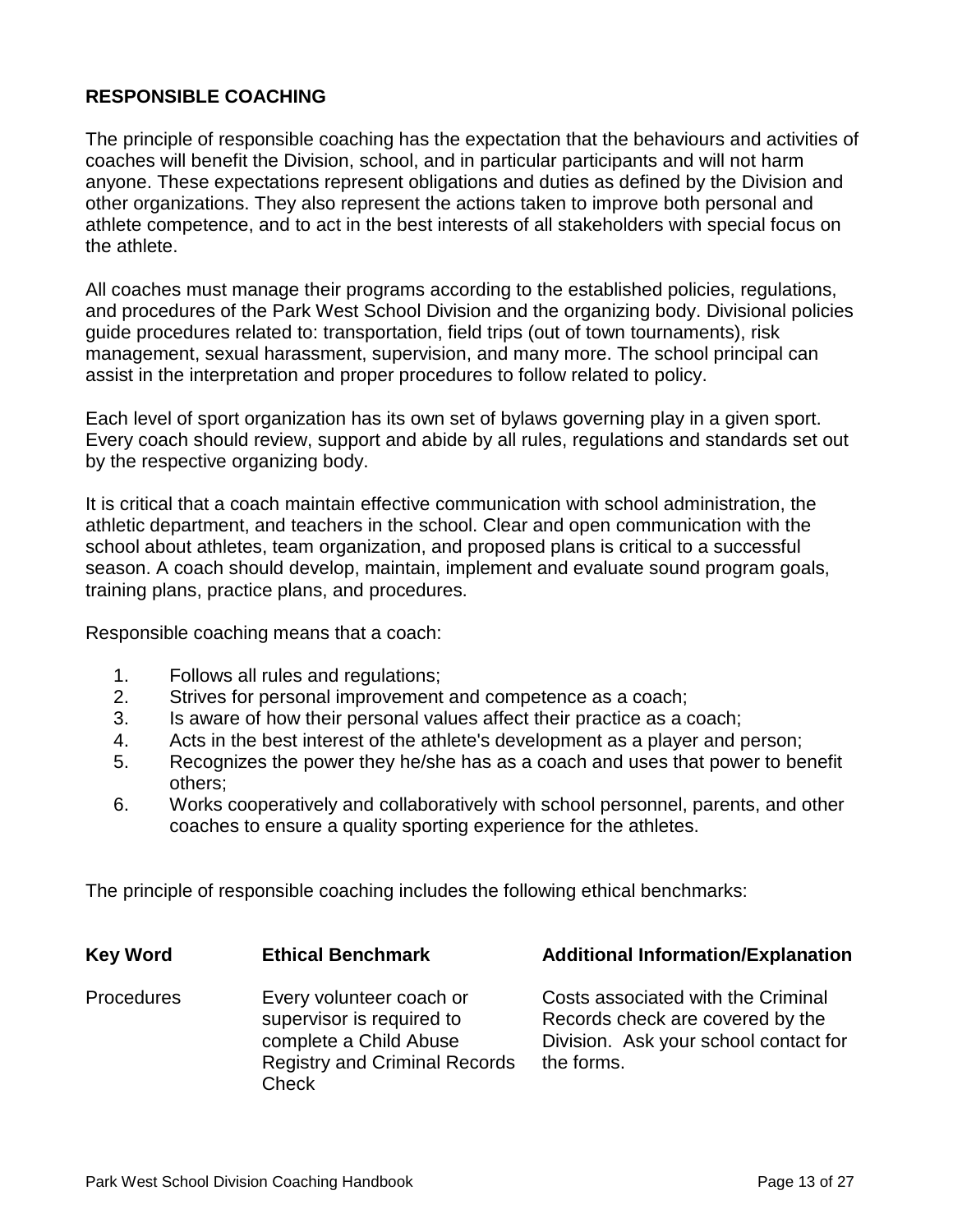| <b>Procedures</b>            | A coach must know the<br>eligibility requirements for their<br>sport and league and ensure all<br>players are eligible to<br>participate.                                                                                                                                                                                                                                                     | If you are unsure about eligibility<br>requirements please contact your<br>school principal.                                                                                                                                                                                                                                                                                                                               |
|------------------------------|-----------------------------------------------------------------------------------------------------------------------------------------------------------------------------------------------------------------------------------------------------------------------------------------------------------------------------------------------------------------------------------------------|----------------------------------------------------------------------------------------------------------------------------------------------------------------------------------------------------------------------------------------------------------------------------------------------------------------------------------------------------------------------------------------------------------------------------|
|                              | Notify other coaches when<br>working with those coaches'<br>athletes.                                                                                                                                                                                                                                                                                                                         | Refer to the MHSAA recruiting<br>guidelines.                                                                                                                                                                                                                                                                                                                                                                               |
| <b>Player Selection</b>      | Coaches should meet with<br>athletes who do not make the<br>team to provide feedback on<br>areas he/she might improve<br>upon. The coach (es) should<br>evaluate not only skill but also<br>potential for development,<br>attitude, reliability, work ethic,<br>academic achievement,<br>coachability, and any other<br>relevant qualities before<br>making a decision on the team<br>roster. | This practice provides athletes and<br>parents with a better understanding<br>regarding player selection and gives<br>athletes specific feedback on what<br>they can do to improve the next time<br>they try- out.                                                                                                                                                                                                         |
| Confidentiality              | Clarify and implement<br>measures to protect<br>confidential information (e.g.,<br>restricting access to<br>confidential records). Exercise<br>discretion in recording and<br>communicating information to<br>avoid disclosure and to prevent<br>this information from being<br>interpreted or used to the<br>detriment of others.                                                            | Every effort needs to be made to<br>safeguard personal student<br>information under PHIA (Personal<br>Health Information Act) and FIPPA<br>(Freedom of Information and<br>Protection of Privacy Act). Always get<br>consent from the athlete prior to<br>sharing their information with others.<br>Casual conversations with peers or<br>other coaches about athletes should<br>never include confidential<br>information. |
|                              | Once the season is completed,<br>all student information that was<br>collected should be returned to<br>the school for appropriate<br>processing.                                                                                                                                                                                                                                             |                                                                                                                                                                                                                                                                                                                                                                                                                            |
| Personal<br><b>Standards</b> | Strive to achieve higher levels<br>of coaching competence<br>through proper training. Keep<br>current with relevant sport<br>information including (rules,<br>skill development, teaching and                                                                                                                                                                                                 | See your school contact person to<br>discuss opportunities to attend<br>coaching clinics or workshops. Ask<br>permission to attend other coach's<br>practices. Look for online coaching<br>resources.                                                                                                                                                                                                                      |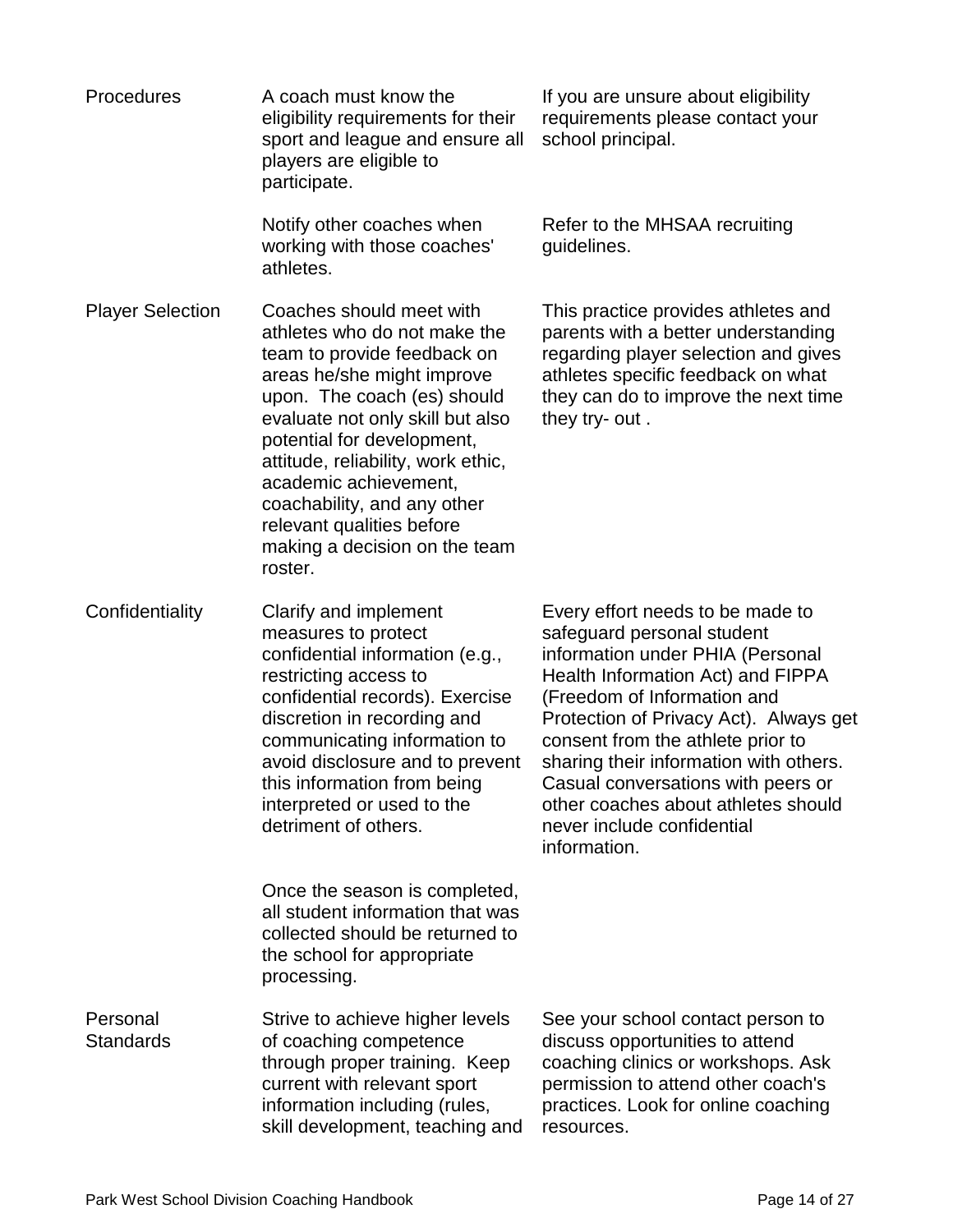| Personal<br><b>Standards</b>          | coaching strategies, etc.)                                                                                                                                                                                                                                                                      |                                                                                                                                                                                                                                                                  |
|---------------------------------------|-------------------------------------------------------------------------------------------------------------------------------------------------------------------------------------------------------------------------------------------------------------------------------------------------|------------------------------------------------------------------------------------------------------------------------------------------------------------------------------------------------------------------------------------------------------------------|
|                                       | Be willing to exchange<br>knowledge and experiences<br>with colleagues, athletes and<br>students by being a participant,<br>course facilitator or course<br>conductor.                                                                                                                          | Part of your role as a coach is to<br>collaborate with others, learn from<br>others and give back to the sport by<br>teaching and positively influencing<br>inexperienced coaches.                                                                               |
| Self                                  | Know and accept the limits of<br>personal knowledge and<br>abilities; assume only those<br>responsibilities that you are<br>prepared for.                                                                                                                                                       | When issues arise that may be<br>affected by school or divisional<br>policy/practice it is best to seek advice<br>from a school principal                                                                                                                        |
|                                       | Recognize and address<br>harmful behaviours (e.g., drug<br>and alcohol addiction, physical<br>and mental abuse, misuse of<br>power/authority) by engaging in<br>self-care activities that help to<br>avoid conditions (e.g., burnout,<br>addictions) that could result in<br>impaired judgment. | Project an image that reflects positive<br>health and professionalism (e.g.,<br>refrain from smoking or drinking when<br>in the company of athletes, dress<br>appropriately, etc.). Contact the<br>school principal to find ways to<br>address areas of concern. |
|                                       | Support the efforts of officials<br>and minor officials. They are<br>necessary for the game.                                                                                                                                                                                                    | Take the time to thank them for their<br>contribution to the contest.                                                                                                                                                                                            |
| Athlete's Interest<br>(communication) | Coach in a way that<br>consistently benefits and<br>supports athletes. Some<br>coaching behaviours and<br>actions that produce benefits<br>for athletes are also capable of<br>being harmful.                                                                                                   | A coach should consider their players'<br>future health and well-being a priority.<br>All actions should support the health<br>(i.e. physical, mental, emotional and<br>social) and welfare of the athlete.                                                      |
|                                       | Be aware of significant<br>pressures in athletes' lives that<br>could affect participation (e.g.,<br>school, family and financial<br>pressures) and coach in a<br>manner that fosters positive life<br>experiences.                                                                             | Take the time to meet with players<br>individually throughout the season to<br>see how things are going, and to find<br>ways of improving their situations.                                                                                                      |
|                                       | Consider an athlete's future<br>health and well- being as<br>foremost when making<br>decisions about an injured                                                                                                                                                                                 | It is the responsibility of the coach to<br>provide first aid assistance and/or<br>direct the athlete to seek additional<br>health care as required. Coaches are                                                                                                 |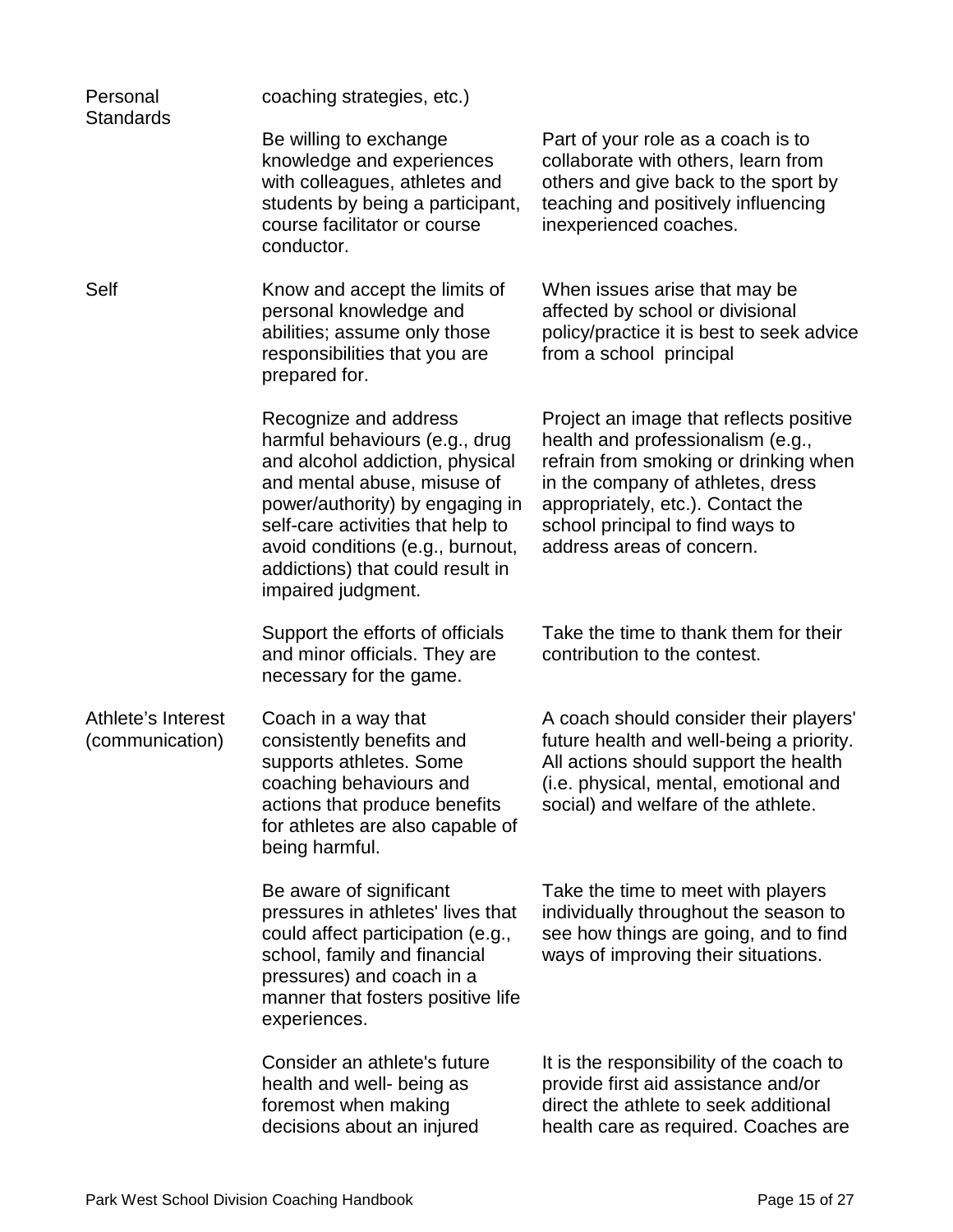| Athlete's Interest<br>(communication) | athlete's ability to continue play<br>or return to play after an injury.<br>Health practitioners are the<br>people qualified to diagnose,<br>recommend treatment and<br>manage an athlete's injuries.<br>Complete and submit to the<br>school office the required injury<br>report (i.e. student accident<br>report)                   | not equipped to make medical<br>diagnoses. Injured athletes should not<br>return to play without medical<br>clearance unless the injury is<br>obviously minor. It is also appropriate<br>for coaches to contact the family to<br>inquire about the athlete's injury<br>status. |
|---------------------------------------|----------------------------------------------------------------------------------------------------------------------------------------------------------------------------------------------------------------------------------------------------------------------------------------------------------------------------------------|--------------------------------------------------------------------------------------------------------------------------------------------------------------------------------------------------------------------------------------------------------------------------------|
|                                       | A coach must not condone or<br>promote the use of alcohol,<br>tobacco, or performance<br>enhancing substances for any<br>reason and actively support<br>athletes' efforts to be drug-free.                                                                                                                                             | If you suspect use, meet with the<br>athlete to discuss your concerns.<br>Parents and guardians may need to<br>be notified if abuse continues and<br>consequences should be considered<br>in consultation with appropriate school<br>personnel.                                |
| Sexual                                | Coaching relationships have<br>inherent power that can be<br>misused. Avoid sexual contact<br>of any kind with athletes. Avoid<br>situations that could place you<br>or the athlete in a vulnerable or<br>compromising position (e.g.,<br>talking with an athlete alone<br>and behind closed doors, giving<br>an athlete a ride home). | Sexual harassment consists of<br>unwelcome sexual advances,<br>requests for sexual favors and other<br>verbal or physical conduct of a sexual<br>nature and can occur separately or be<br>a part of abuse.                                                                     |
|                                       | A coach must abstain from the<br>engagement in sexually<br>oriented comments, anecdotes,<br>gestures or touching, and<br>refuse to tolerate it in others. A<br>disclosure of such abuse must<br>be reported to school<br>authorities.                                                                                                  | Romantic and/or sexual relationships<br>between coaches and athletes are<br>regarded as an abuse of professional<br>ethics, status and power and will<br>never be tolerated.                                                                                                   |
|                                       | A coach must abstain from the<br>use of power or authority in an<br>attempt to force and athlete to<br>engage in or tolerate sexual<br>activity, and refuse to tolerate<br>in others. A disclosure of such<br>abuse must be reported to<br>school authorities.                                                                         | Discovery of any sexual harassment<br>or exploitation by a coach will result in<br>an immediate and severe response<br>(e.g., dismissal, legal action).                                                                                                                        |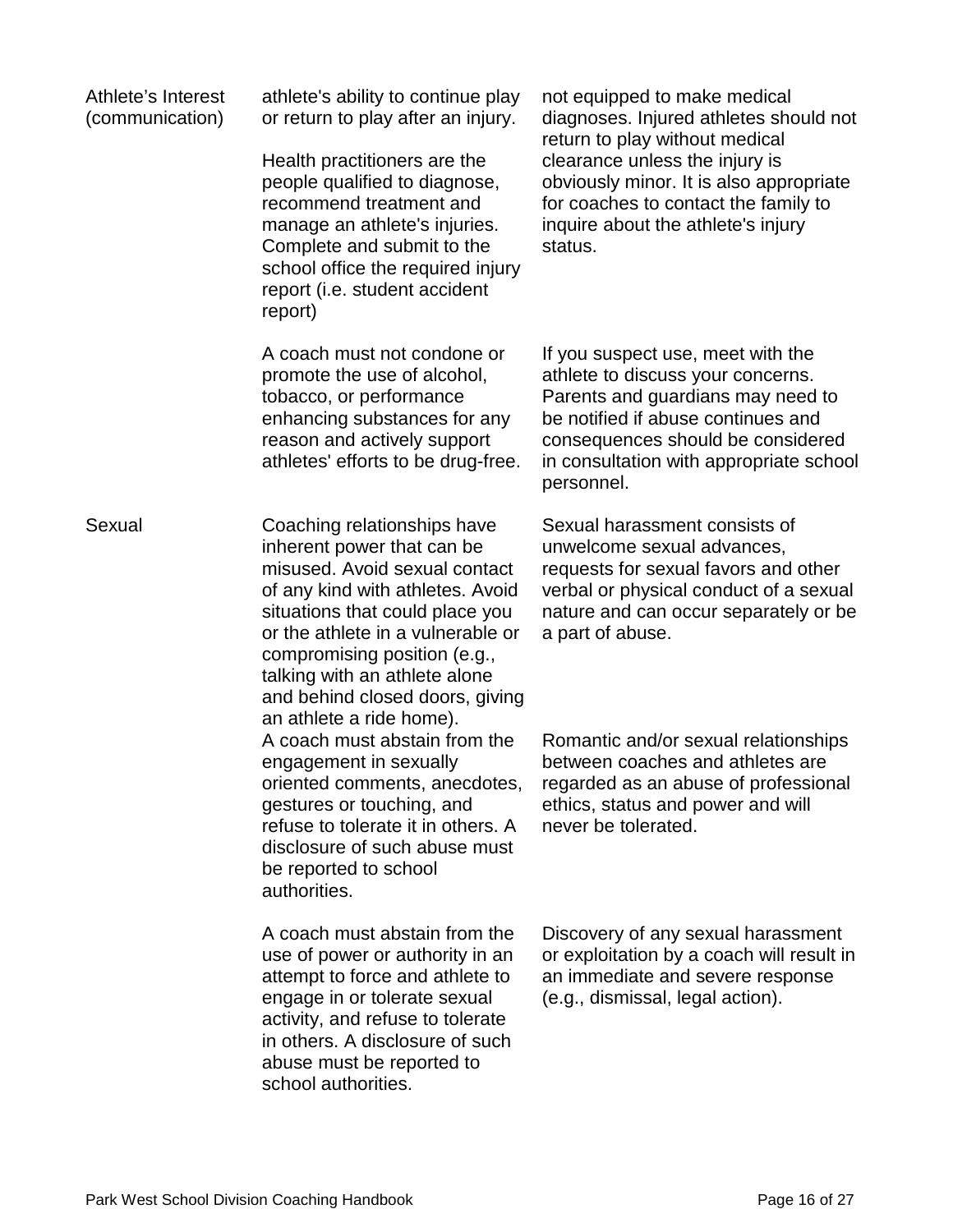| Athlete's Interest<br>(Environment)  | It is the coach's responsibility to<br>ensure that athletes train and<br>perform in safe settings and<br>provide safe equipment for the<br>participants before each<br>practice or game.                                                                                                                                                                         | The playing area should be clean and<br>free of any loose objects. Padding<br>placed in areas where collisions could<br>occur. Damaged equipment should<br>be removed from use.                                                                                                                                                                      |
|--------------------------------------|------------------------------------------------------------------------------------------------------------------------------------------------------------------------------------------------------------------------------------------------------------------------------------------------------------------------------------------------------------------|------------------------------------------------------------------------------------------------------------------------------------------------------------------------------------------------------------------------------------------------------------------------------------------------------------------------------------------------------|
|                                      | Refrain from practicing or<br>competing in unsafe or<br>inappropriate situations that<br>compromise the health and<br>safety of athletes.                                                                                                                                                                                                                        | Some examples include but are not<br>limited to: inadequate lighting,<br>extreme weather or temperature,<br>hostile/violent spectators.                                                                                                                                                                                                              |
| Athlete's Interest<br>(Playing Time) | Make a conscious effort to play<br>all team members for as much<br>time as is practical. There are<br>many factors that may affect<br>playing time. These factors<br>should be identified and clearly<br>communicated to the athletes<br>and parents at the outset. At<br>all levels, the coach shall make<br>every effort to give every player<br>playing time. | Athletes try out for teams to improve<br>as players and to be a part of a team.<br>Having a significant opportunity to<br>play fulfills these desires. When a<br>player's playing time is affected, all<br>efforts need to be made to make the<br>athlete and parents aware of the<br>reasons and include ways to improve<br>the circumstances.      |
|                                      | Coaches should be available<br>for questions from athletes or<br>parents about playing time.<br>Parents should be encouraged<br>to refrain from speaking to a<br>coach about concerns for at<br>least 24 hours after a game.                                                                                                                                     | On-going feedback regarding a<br>player's development and a<br>willingness to discuss issues and<br>concerns are important to maintaining<br>open lines of communication.                                                                                                                                                                            |
| Player<br>Development                | Physical activity for fun and<br>fitness is an important goal of<br>sport involvement and should<br>never be used as a<br>punishment.                                                                                                                                                                                                                            | It is appropriate to provide<br>opportunities for proper training and<br>conditioning but should never be<br>perceived as punishment.                                                                                                                                                                                                                |
|                                      | Prepare athletes systematically<br>and progressively for<br>competition. Ensure that<br>activities (e.g., drills, exercises,<br>timelines, and practice<br>schedules) are suitable for the<br>age, experience, physical<br>ability, and emotional state of<br>the athlete.                                                                                       | A coach should monitor the physical<br>and emotional states of the athletes<br>and address any irregularities. Refrain<br>from using training methods or<br>techniques that may harm athletes<br>and monitor innovative approaches<br>with care. The use of some advanced<br>drills or training methods may not be<br>suitable for younger athletes. |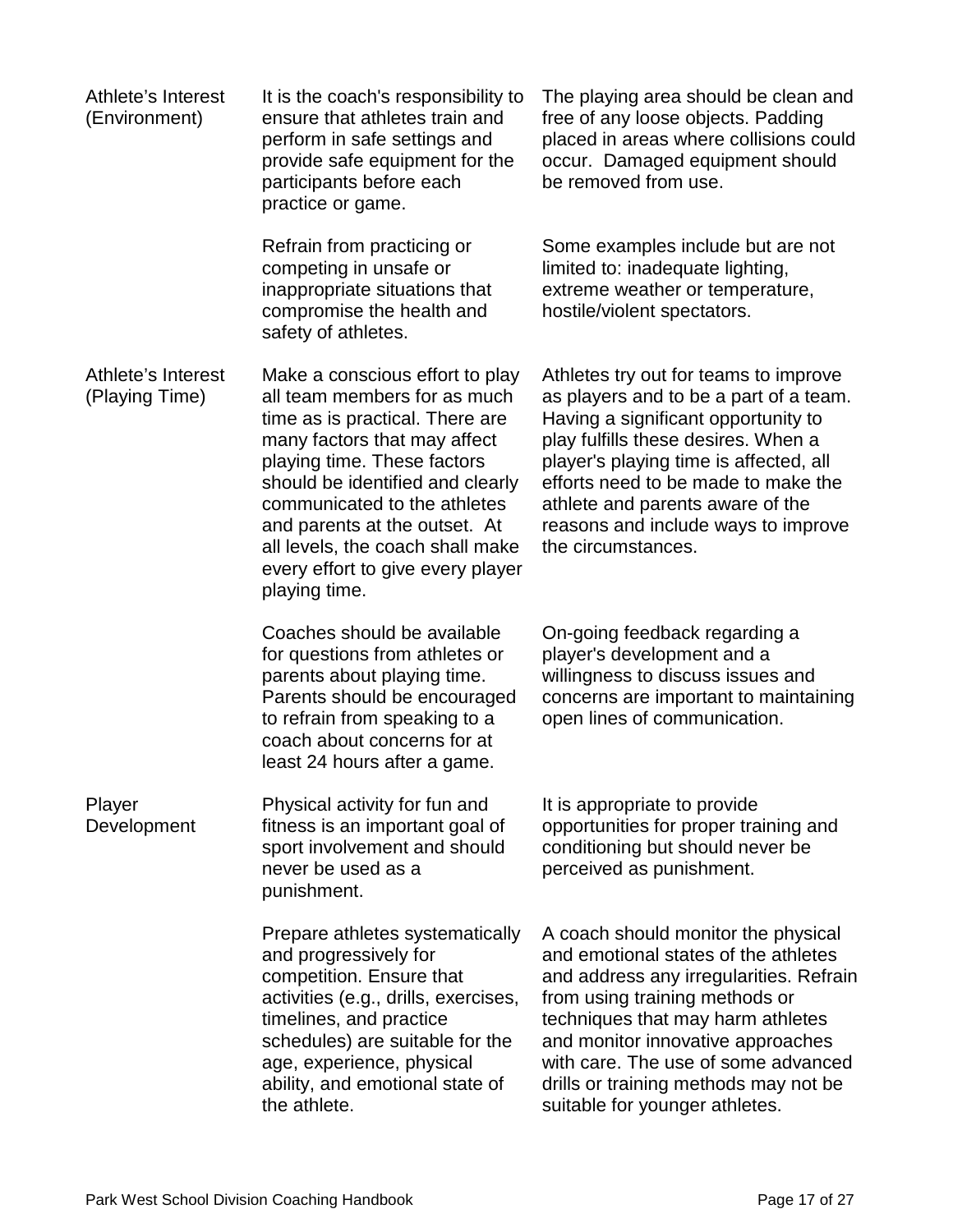| Player      |
|-------------|
| Development |

Encourage and facilitate players' abilities to be responsible for their own behaviour, performance, and decisions.

Make athletes aware of their responsibilities to the safety of self and others while participating in sports.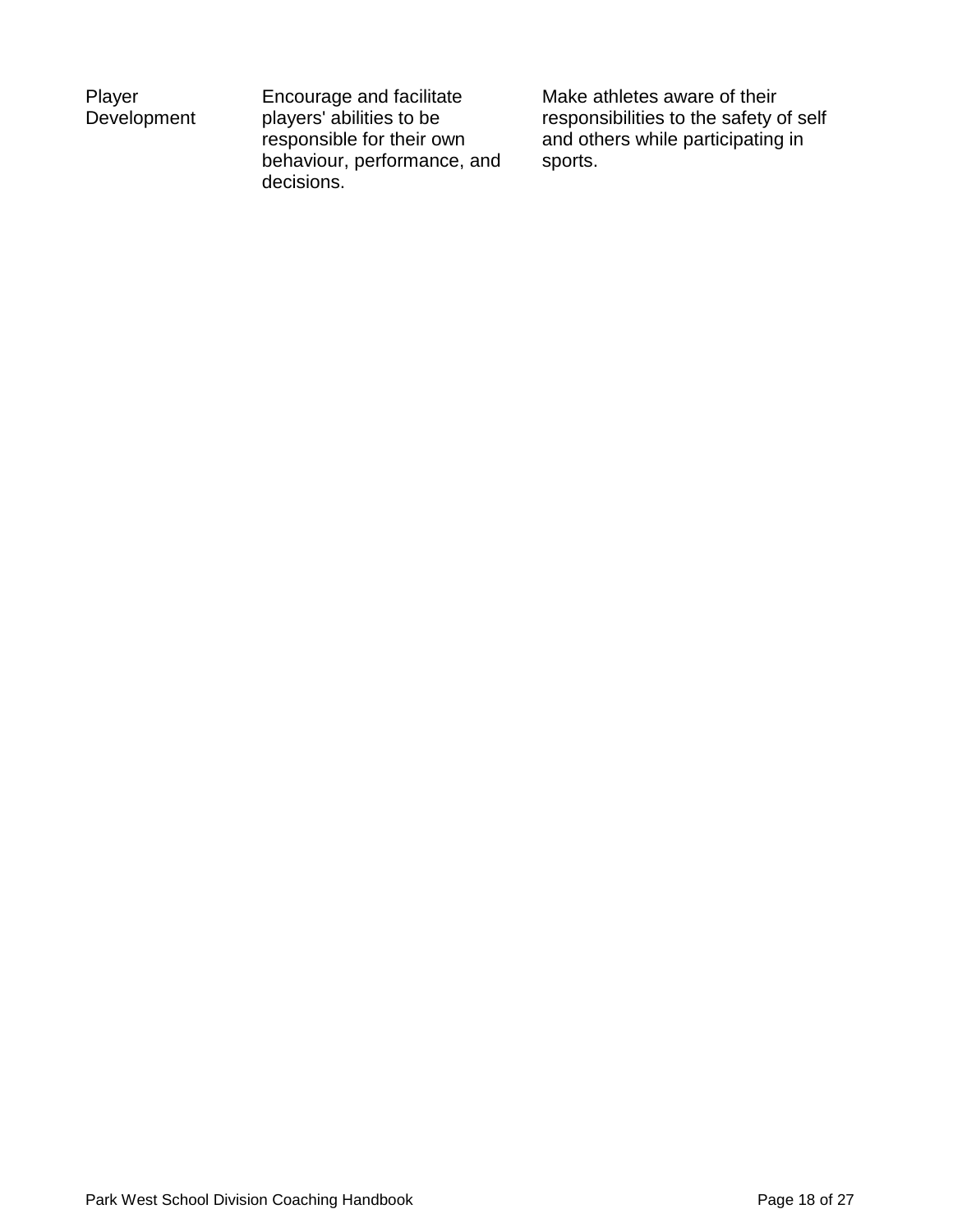# **RESPECT IN COACHING**

The principle of respect in coaching addresses the manner in which a coach interacts with all participants in sport. The Park West School Division believes that everyone has value and is therefore worthy of respect.

Respect is the way one chooses to respond to individuals or situations. It is similar to The Golden Rule, which is treating other people the same way you would like to be treated. Respectful coaches demonstrate respect for themselves, for their fellow coaches, for their athletes, for officials and for their sport. They are courteous and conduct themselves with dignity.

A coach should encourage a climate of dignity, respect, and mutual support among all participants in sports. A coach should promote and encourage his/her athletes to respect one another and to expect respect for their worth as individuals. One way to accomplish this is to use language that conveys respect for the dignity of others (e.g., gender-neutral terms) in written and verbal communications and avoid language that is demeaning or derogatory, even if it is not intended to be that way.

An atmosphere of respect builds self-confidence. It makes athletes feel better, so when they play, avoid making negative comments about them, other athletes, the officials, or even yourself.

Respect in coaching means that a coach:

- 1. Treats everyone involved respectfully regardless of gender, race, athletic potential, sexual orientation, religion, socioeconomic status, or any other conditions;
- 2. Values and promotes the rights of all participants. This includes but is not limited to the right to privacy; the right to informed participation; shared decision-making in matters that directly affect them; and the right to just treatment;
- 3. Interacts with others in a way that maintains everyone's dignity; and
- 4. Creates a climate that is mutually supportive of fellow coaches, officials, athletes and their family members.

The principle of respect in coaching adheres to the following ethical benchmarks:

| <b>Key Word</b> | <b>Ethical Benchmark</b>                                                                                                                                                                       | <b>Additional Information/Explanation</b>                                                                                                                          |
|-----------------|------------------------------------------------------------------------------------------------------------------------------------------------------------------------------------------------|--------------------------------------------------------------------------------------------------------------------------------------------------------------------|
| Self            | Accept both the letter and the<br>spirit of the rules that define<br>and govern sports. It is<br>unacceptable for any coach to<br>bend or break the rules of the<br>game to gain an advantage. | A coach has a significant influence on<br>overall player development which<br>includes both skills and attitudes.<br>Encourage and model honourable<br>intentions. |
| Self            | Do not engage publicly in put-<br>downs (e.g., statements,<br>conversations, jokes, media<br>reports) of others in sport.                                                                      | Avoid ridiculing or making derogatory<br>remarks about others.                                                                                                     |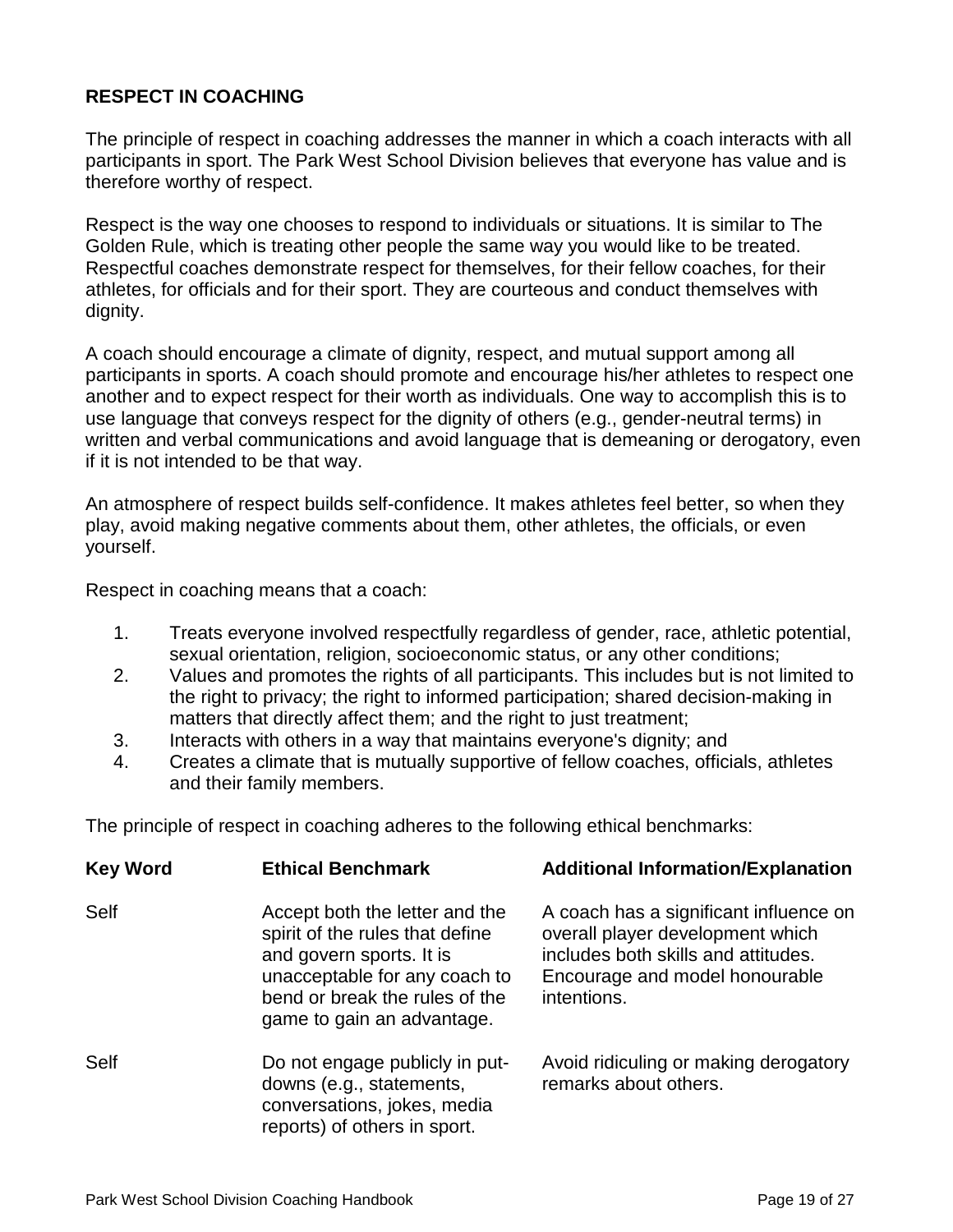| Coaches/Officials | All coaches must demonstrate<br>respect for school staff and<br>programs through cooperation,<br>communication and<br>encouragement of multi-sport<br>athletes.                                                          | All school activities and programs are<br>considered valuable opportunities and<br>should be supported by all.                                                                                                                                                                                                                     |
|-------------------|--------------------------------------------------------------------------------------------------------------------------------------------------------------------------------------------------------------------------|------------------------------------------------------------------------------------------------------------------------------------------------------------------------------------------------------------------------------------------------------------------------------------------------------------------------------------|
|                   | Respect the areas of expertise,<br>experience and insights of<br>others in sport by considering<br>carefully their opinions.                                                                                             |                                                                                                                                                                                                                                                                                                                                    |
|                   | Act toward other<br>coaches/officials in a manner<br>characterized by courtesy,<br>good faith and respect.                                                                                                               | Avoid actions or words that may<br>cause opponents or officials<br>humiliation or embarrassment (e.g.,<br>run up the score, verbally<br>abuse/assault another coach or team).<br>This includes derogatory remarks<br>when talking with others.                                                                                     |
|                   | Use discretion when resolving<br>conflicts (i.e., deal with<br>differences of opinion<br>constructively on a personal<br>basis and refer more serious<br>disputes to appropriate bodies).                                | It is never acceptable for a coach to<br>yell at or berate another coach or<br>game official. Concerns or issues<br>should be calmly addressed with the<br>individual first with a follow-up<br>communication to the appropriate<br>authority or organization. This is often<br>best handled through your school<br>administrator. |
|                   | A coach should develop a<br>positive rapport with the<br>coaches and officials, before,<br>during and after the contest.<br>Winning or losing should not<br>alter a coach's demeanor or<br>attitude towards others.      |                                                                                                                                                                                                                                                                                                                                    |
| Coaches/Officials | Accept the role of officials in<br>ensuring that competitions are<br>conducted fairly and according<br>to established rules. Respect<br>the official's judgment. DO NOT<br>question any decision by words<br>or actions. | It is better to request an explanation<br>for a call rather than arguing the call.<br>There is always a reason for the<br>referee making the call.                                                                                                                                                                                 |
| <b>Players</b>    | Coaches should model,<br>promote, and encourage good<br>sportsmanship and fair play.                                                                                                                                     | Privately address issues of<br>inappropriate and unsportsmanlike<br>athlete behaviours firmly but                                                                                                                                                                                                                                  |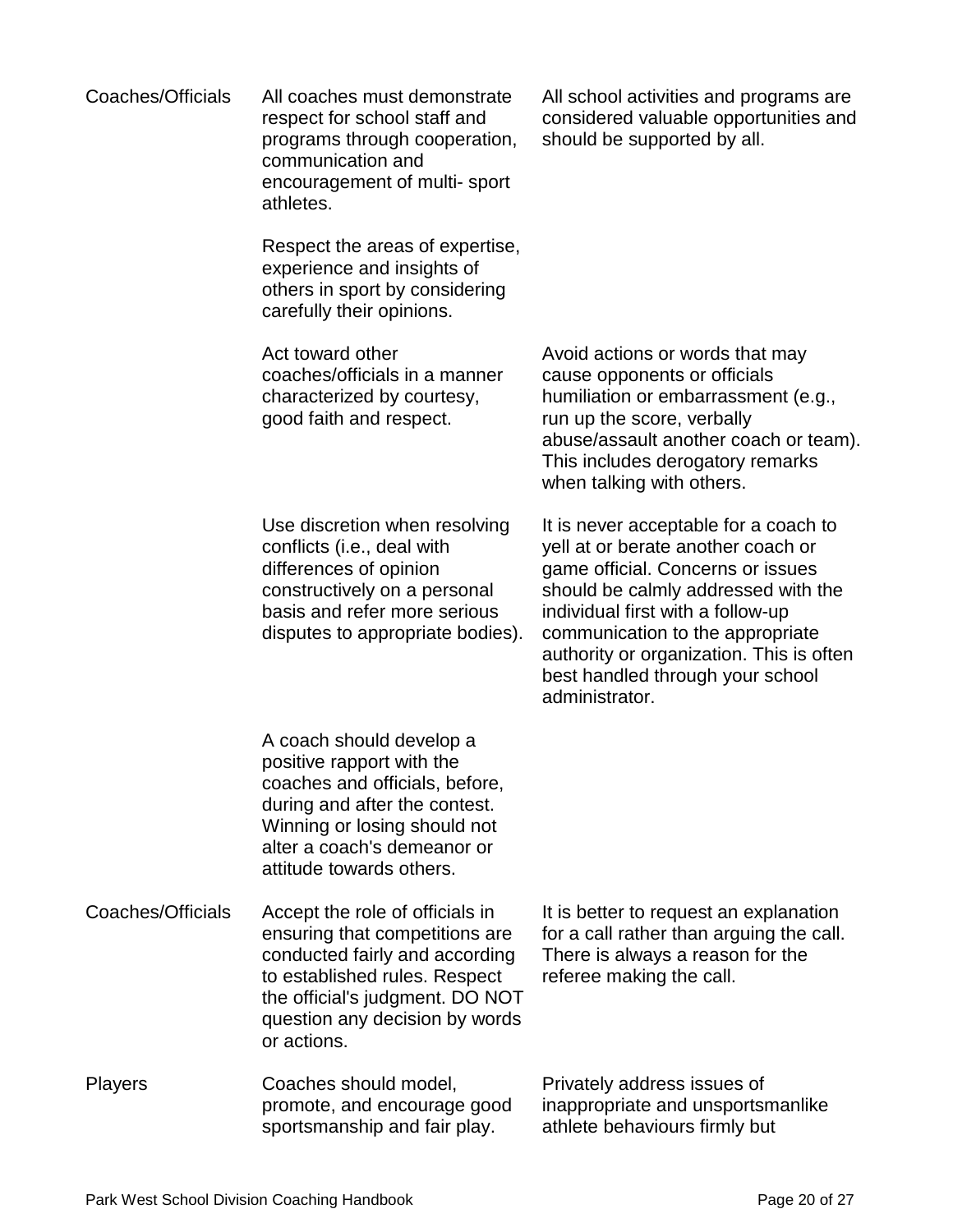| <b>Players</b> | They should also act<br>appropriately on<br>demonstrations of poor<br>sportsmanship.                                                                                                                                                                                                                            | respectfully. Do not subject an athlete<br>to a public reprimand.                                                                                                                                                                                                                               |
|----------------|-----------------------------------------------------------------------------------------------------------------------------------------------------------------------------------------------------------------------------------------------------------------------------------------------------------------|-------------------------------------------------------------------------------------------------------------------------------------------------------------------------------------------------------------------------------------------------------------------------------------------------|
|                | Demonstrate respect for the<br>other team and officials by<br>participating in the post game<br>congratulations with both the<br>opposition and officials.                                                                                                                                                      | All players must be encouraged to<br>participate in post game rituals (e.g.,<br>handshake) that support the spirit of<br>competition.                                                                                                                                                           |
|                | Act to prevent or correct<br>practices that are unjust and<br>discriminatory. Contribute to<br>equity through appropriate<br>modeling of words or actions.<br>All participants must be treated<br>equally.                                                                                                      | Keep informed on current issues<br>related to equity (e.g., gender equity).<br>Refrain from practicing, condoning,<br>ignoring, facilitating or collaborating<br>with any form of unjust discrimination.                                                                                        |
|                | Provide feedback to athletes<br>and other participants in a<br>caring and sensitive manner<br>(i.e., focus criticism on the<br>performance rather than on the<br>athlete). Comments to players<br>during games and practices<br>should focus on identifying<br>errors and providing ways of<br>correcting them. | Avoid making gestures or<br>demonstrating behaviours that<br>exemplify anger or frustration (e.g.,<br>throwing things, hands in the air).<br>Remain calm, controlled and positive<br>when coaching players. Your voice<br>should convey support and<br>enthusiasm not anger or<br>condemnation. |
| <b>Players</b> | Actively encourage athletes<br>and other participants to uphold<br>the rules of the sport and the<br>spirit of such rules. Encourage<br>other coaches, when<br>appropriate, to coach<br>responsibly.                                                                                                            |                                                                                                                                                                                                                                                                                                 |
|                | Respect athletes as<br>autonomous individuals and<br>refrain from intervening<br>inappropriately in personal<br>affairs that are outside the<br>generally accepted jurisdiction<br>of a coach.                                                                                                                  |                                                                                                                                                                                                                                                                                                 |
|                | Give athletes the opportunity to<br>discuss, contribute to and<br>agree with proposals for                                                                                                                                                                                                                      | Athletes involved in team goal setting<br>and decision-making have a greater<br>ownership for the season's results.                                                                                                                                                                             |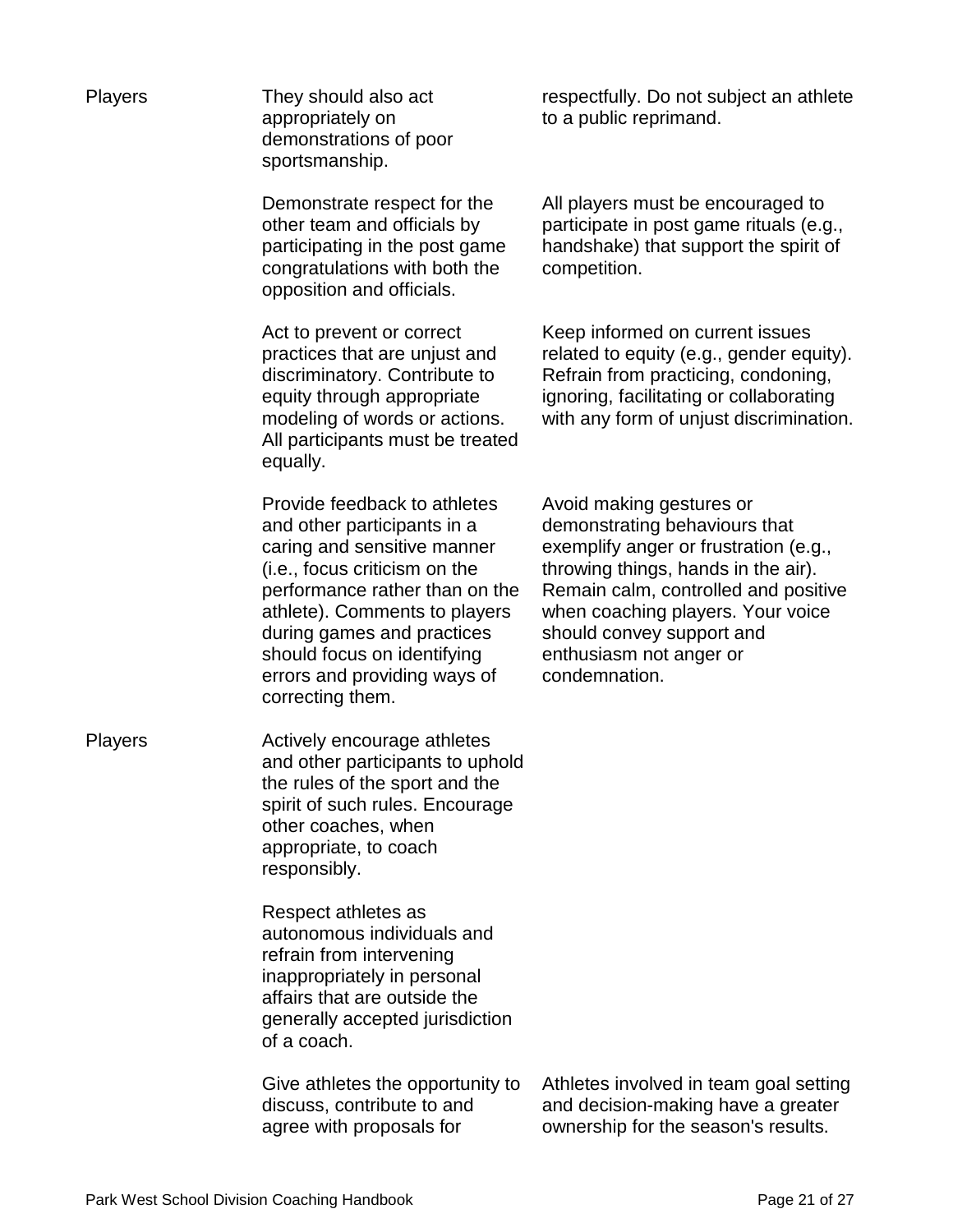| <b>Players</b> | training and for performance<br>standards.                                                                                                                                                                            |  |
|----------------|-----------------------------------------------------------------------------------------------------------------------------------------------------------------------------------------------------------------------|--|
|                | Overly aggressive play and<br>violent behaviour outside the<br>rules of play or spirit of the<br>game requires an immediate<br>response to protect athletes,<br>officials and coaches.                                |  |
| Participants   | A coach must deal with all<br>forms of verbal abuse directed<br>at participants (e.g., swearing<br>at players, fans, referees, etc).<br>Verbal abuse must also be<br>reported to the appropriate<br>school personnel. |  |

A coach must ensure that athletes are not trying to injure or "take out" opposing players and that they understand that this is cheating and not part of the game. These actions undermine the purpose of sport.

The Division is committed to working towards the provision of a safe learning community, and will always respond to situations that threaten or violate the physical and emotional safety of those in its care.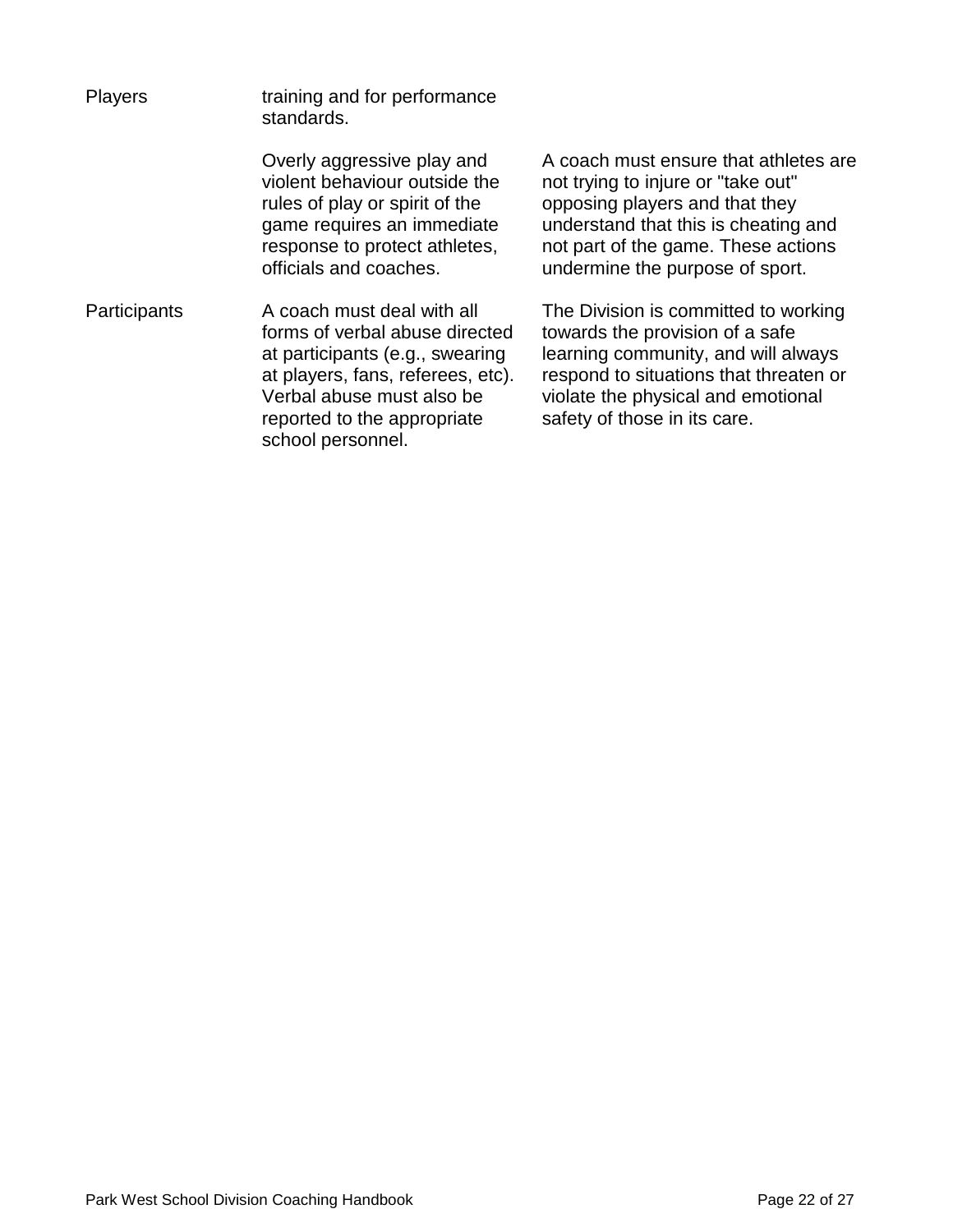## **INTEGRITY IN COACHING**

Integrity in coaching simply means to unwaveringly adhere to a moral and ethical code. Acting with integrity requires conscious knowledge of ones own character, feelings, motives and desires, and how they influence the interactions with others. A coach should maintain the highest standards of personal conduct and project a favorable image of the sport and of coaching. In other words integrity is a character trait that is a positive reflection of oneself.

A coach who is self-aware is able to evaluate how personal experiences, attitudes, beliefs, values, socioeconomic status, sexual orientation, individual differences and stresses influence their actions. A coach should integrate this awareness into all efforts to be neutral and unbiased and act in ways that benefit and do not harm others.

The mark of coaches who have high integrity is that they always do the highest quality of work that is done with the best intentions. People with high integrity realize that everything they do is a statement about who they are as a person.

Integrity is manifested in the courage to adhere to universal values (i.e., trustworthiness, respect, responsibility, fairness, caring, citizenship). Coaching with integrity means "standing your ground" and staying true to yourself and your beliefs. A person with integrity has the courage to choose what is right and stand by that choice, regardless of the potential outcome.

In applying the principle of integrity in coaching, coaches would adhere to the following ethical standards:

| <b>Key Word</b>         | <b>Ethical Benchmark</b>                                                                                                           | <b>Additional Information/Explanation</b>                                                                                                                                     |
|-------------------------|------------------------------------------------------------------------------------------------------------------------------------|-------------------------------------------------------------------------------------------------------------------------------------------------------------------------------|
| <b>Personal Conduct</b> | When in the role of coach,<br>strive to be fully present,<br>physically and mentally, in the<br>performance of coaching<br>duties. | When coaching your focus should be<br>entirely on the players and what they<br>are doing. Your duty and obligation at<br>this time is to improve individual and<br>team play. |
|                         | Encourage athletes and other<br>participants to develop and<br>maintain integrity in their<br>relationships with others.           |                                                                                                                                                                               |
|                         | All verbal and written promises<br>and commitments should be<br>honoured.                                                          | Gaining trust is grounded in following<br>through with any promises or<br>commitments being offered to the<br>athletes.                                                       |
|                         | Be discreet in conversations<br>about athletes, coaches or<br>other participants in sport.                                         | Keep your comments and opinions<br>about others above reproach.                                                                                                               |
|                         | Do not exploit any relationship<br>established as a coach to                                                                       | If concerned, please discuss with the<br>school administration.                                                                                                               |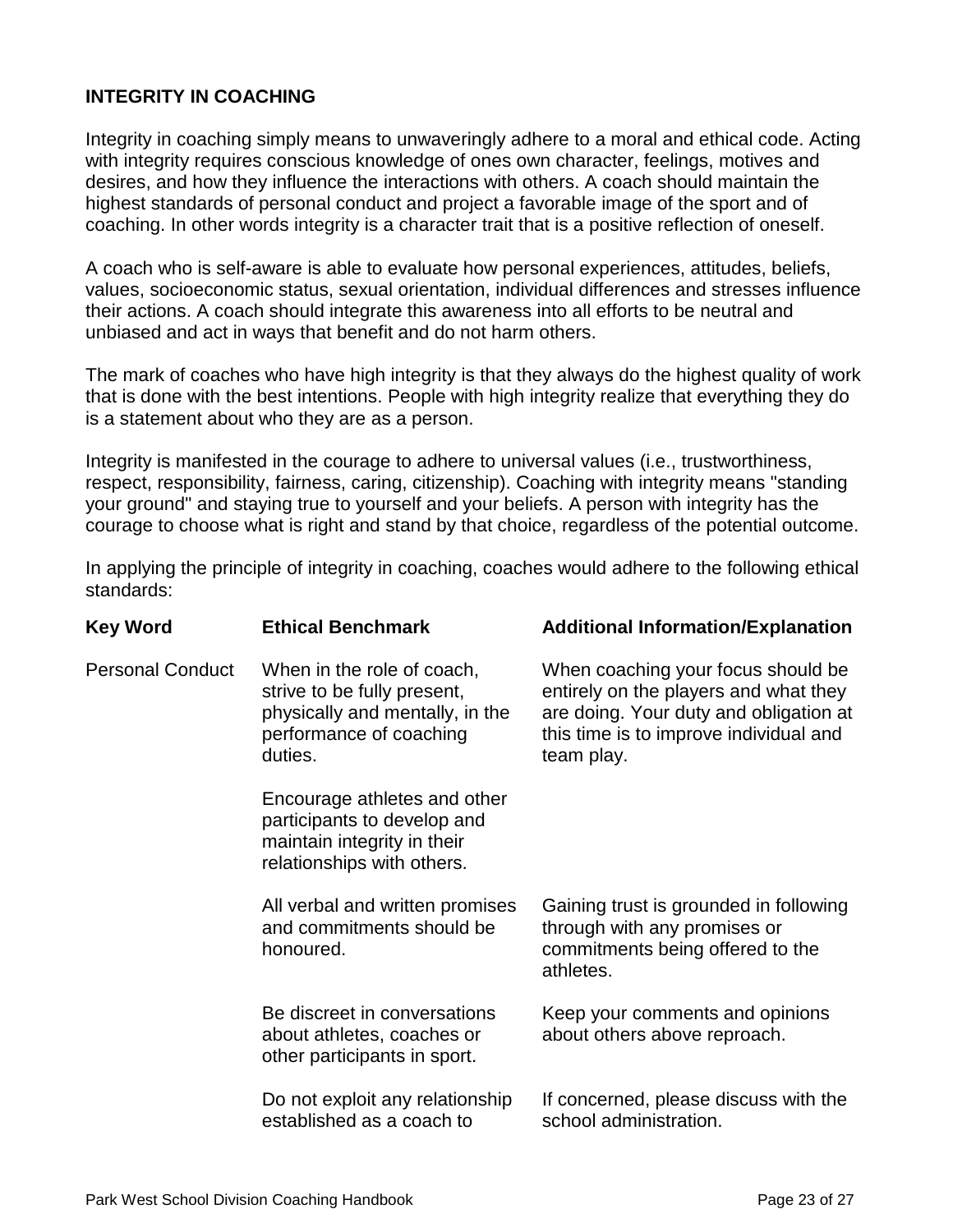Personal Conduct further personal interests at the expense of the best interests of your athletes or other participants.

Philosophy All coaches will integrate personal philosophies with those of the Park West School Division vision of extracurricular athletics.

> Coaching emphasis should be on the quality of the effort and not the outcome of the game. The focus for any sport season should be on individual and team development and not on having a "winning season" even though winning may take on greater meaning at higher levels (i.e. varsity).

Winning is an outcome resulting from hard work and proper preparation. If the focus is on improving the ability to apply skills and strategies, winning will then take care of itself.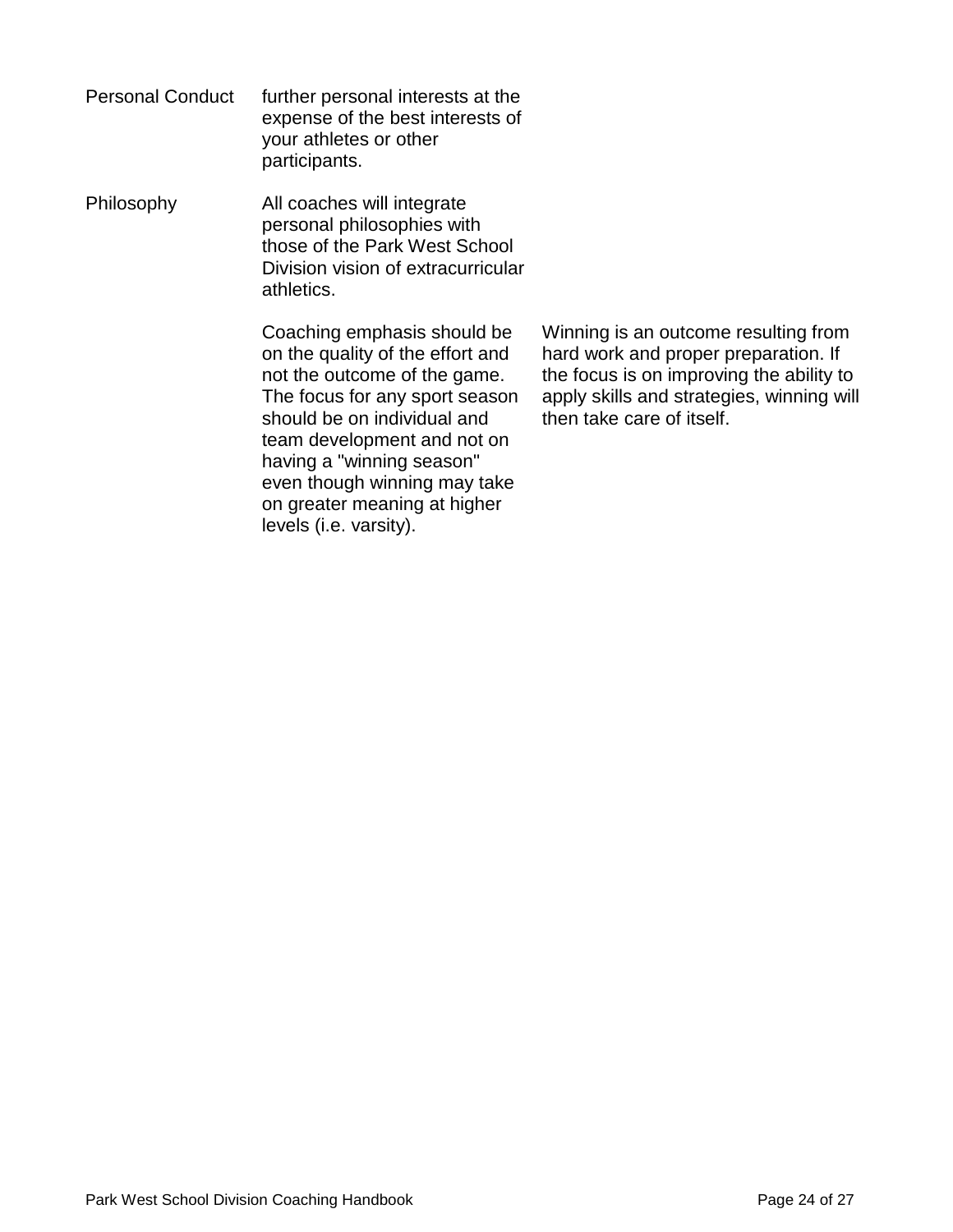

# **Pledge of Confidentiality**

Under Section 7 of the Personal Health Information Regulation

I understand that as an agent with the Park West School Division, all personal health information I may have access to be private and confidential.

I understand that:

- 1. "personal health information" has the meaning set out in The Personal Health Information Act (definition attached); and
- 2. I am bound by The Personal Health Information Act (the "Act"), the Personal Health Information Regulation under the Act and any other applicable regulations (as amended or replaced from time to time) and by the policies and procedures of the Department respecting the collection, use, disclosure, protection, retention, and destruction of any personal health information I may collect or have access to during the course of my employment or agency.

I agree not to collect, use, disclose or destroy personal health information except in accordance with the Act and any applicable regulations, policies and procedures.

I acknowledge that failure to comply with the Act or any applicable regulation, policy or procedure may result in disciplinary or other action, and may also result in prosecution under The Personal Health Information Act.

Date Signature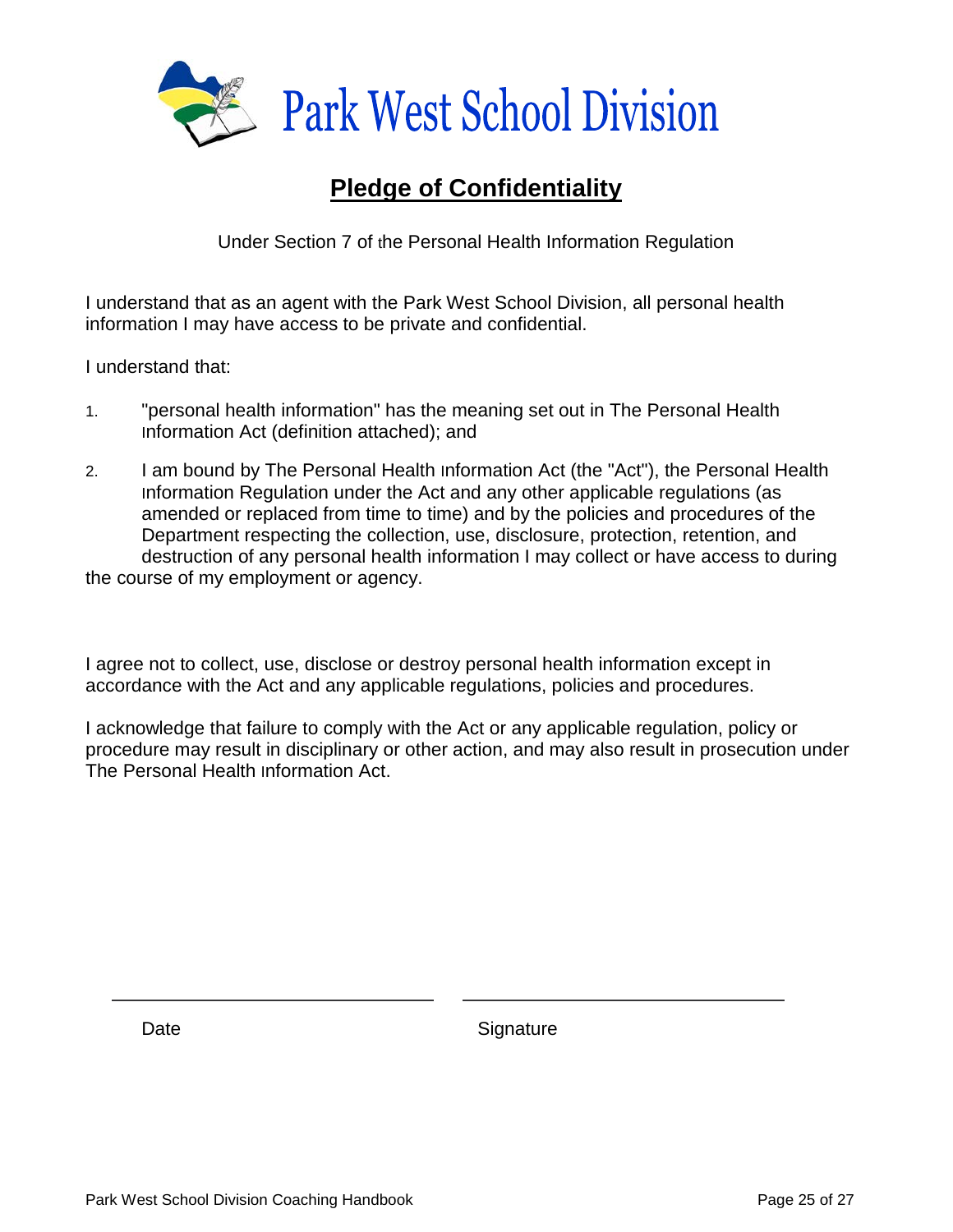# **Statutory Definition of Personal Health Information**

"personal health information" means recorded information about an identifiable individual that relates to:

- a) the individual's health, or health care history, including genetic information about the individual,
- b) the provision of health care to the individual, or
- c) payment for health care provided to the individual,

and includes:

- d) the PHIN and any other identifying number, symbol or particular assigned to an individual, and
- e) any identifying information about the individual that is collected in the course of, and is incidental to, the provision of health care or payment for health care.

"health care" means any care, service or procedure:

- a) provided to diagnose, treat or maintain an individual's physical or mental condition,
- b) provided to prevent disease or injury or promote health, or
- c) that affects the structure or a function of the body,

and includes the sale or dispensing of a drug, device, equipment or other item pursuant to a prescription.

"PHIN" means the personal health identification number assigned to an individual by the minister to uniquely identify the individual for health care purposes.